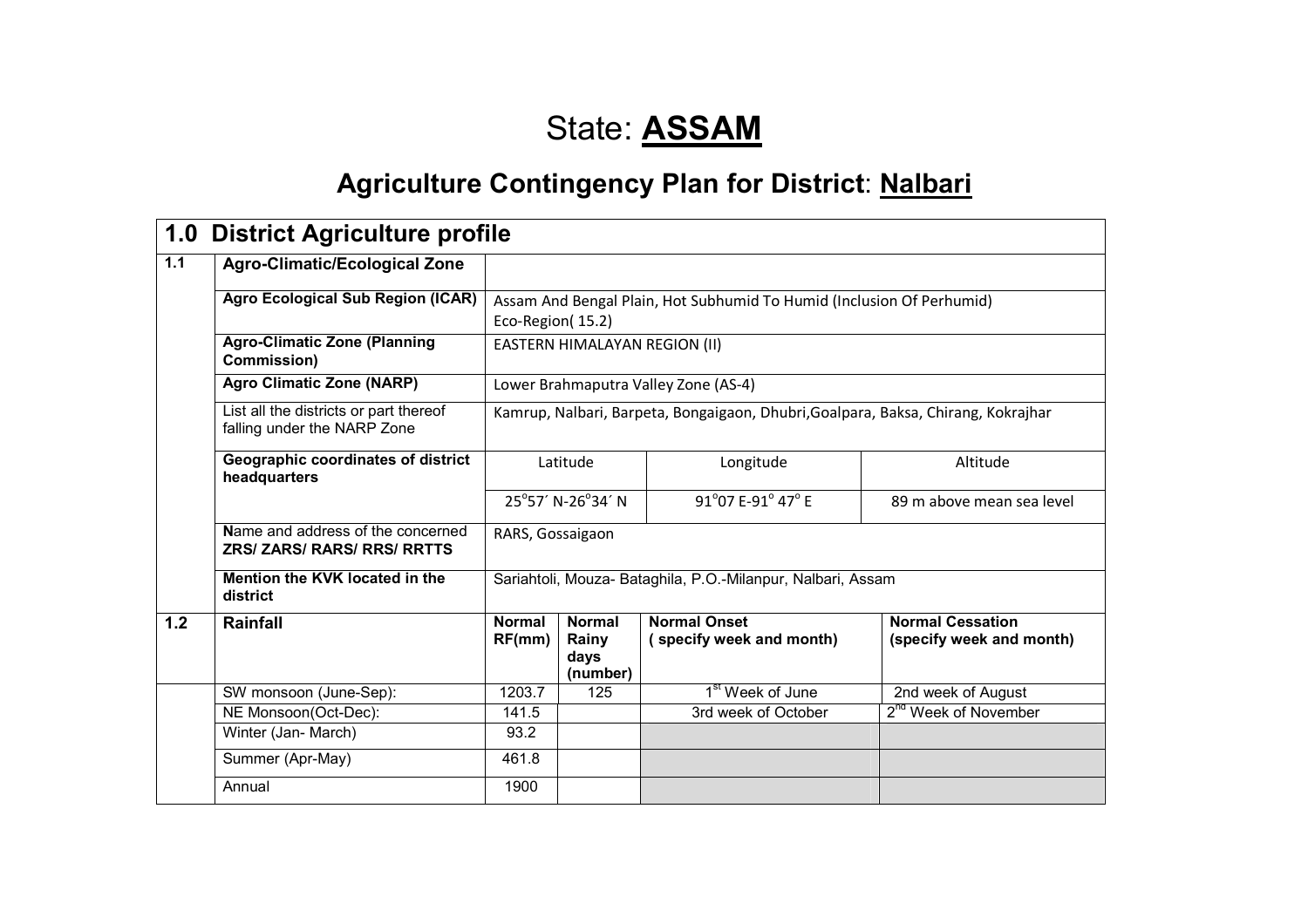| 1.3 | <b>Land use</b><br>pattern of the<br>district (latest<br>statistics) | Geographical<br>area ('000 ha) | <b>Cultivable</b><br>area ('000<br>ha) | Forest<br>area<br>(1000)<br>ha) | Land under<br>non-<br>agricultural<br>use ('000 ha) | Permanent<br><b>Pastures</b><br>$(000)$ ha) | Cultivable<br>wasteland<br>$(000)$ ha) | Land<br>under<br>Misc.<br>tree<br>crops<br>and<br>groves<br>000')<br>ha) | Barren and<br>uncultivable<br>land $(000)$<br>ha) | Current<br><b>Fallows</b><br>$(000)$ ha) | Other<br>fallows<br>$(000)$ ha) |
|-----|----------------------------------------------------------------------|--------------------------------|----------------------------------------|---------------------------------|-----------------------------------------------------|---------------------------------------------|----------------------------------------|--------------------------------------------------------------------------|---------------------------------------------------|------------------------------------------|---------------------------------|
|     | Area ('000 ha)                                                       | 100.957                        | 64.955                                 | 18.940                          | 12.336                                              | 0.424                                       | 2.252                                  | 0.957                                                                    |                                                   | 0.723                                    | 0.370                           |

| $\overline{1}$ .<br>4 | <b>Major Soils (common</b><br>names like red sandy loam<br>deep soils (etc.,)* | Area ('000 ha) | Percent (%) of total geographical area |
|-----------------------|--------------------------------------------------------------------------------|----------------|----------------------------------------|
|                       | 1. Sandy Loam                                                                  | 43.149         | 28.69                                  |
|                       | 2. Alluvial Soil                                                               | 36.567         | 26.17                                  |
|                       | 3. Clay Loam                                                                   | 34.051         | 24.36                                  |
|                       | 4. Sandy Soil                                                                  | 21.602         | 15.45                                  |
|                       | 5. Clay                                                                        | 7.455          | 5.33                                   |

| 1.5 | <b>Agricultural land use</b> | Area ('000 ha) | Cropping intensity % |
|-----|------------------------------|----------------|----------------------|
|     | Net sown area                | 71.07          | 141                  |
|     | Area sown more than once     | 28.79          |                      |
|     | Gross cropped area           | 99.86          |                      |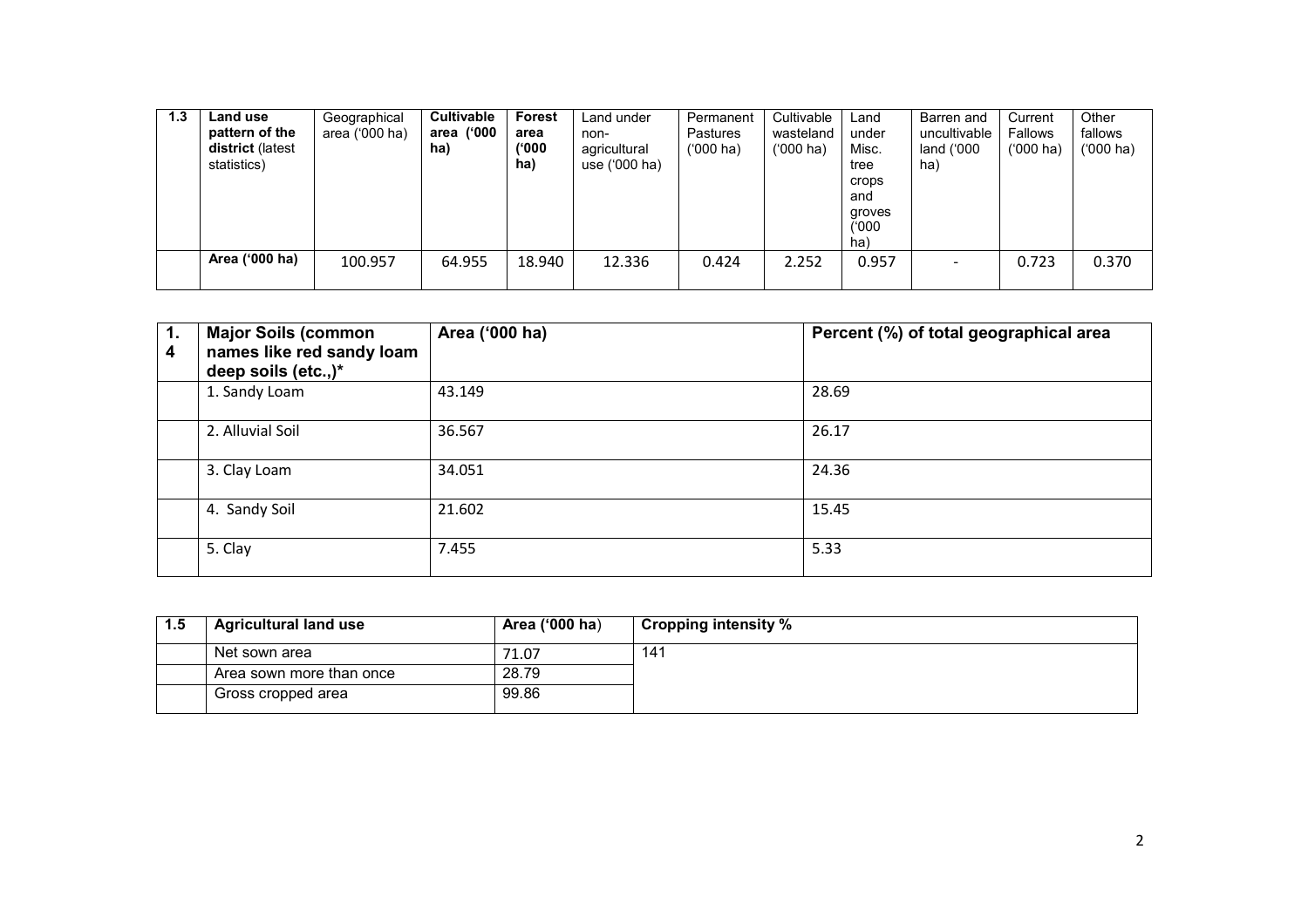| 1.6 | <b>Irrigation</b>                                                                                    | Area ('000 ha)                   |                |                                                                                                   |
|-----|------------------------------------------------------------------------------------------------------|----------------------------------|----------------|---------------------------------------------------------------------------------------------------|
|     | Net irrigated area                                                                                   | 10.962                           |                |                                                                                                   |
|     | Gross irrigated area                                                                                 | 19.78                            |                |                                                                                                   |
|     | Rainfed area                                                                                         |                                  |                |                                                                                                   |
|     | <b>Sources of Irrigation</b>                                                                         | Number                           | Area ('000 ha) | % of total irrigated area                                                                         |
|     | Canals                                                                                               |                                  | 3.55           | 17.94                                                                                             |
|     | Tanks                                                                                                | 98                               | 0.2            | 1.01                                                                                              |
|     | Open wells                                                                                           |                                  |                |                                                                                                   |
|     | Bore wells                                                                                           | 4250                             | 15.21          | 76.90                                                                                             |
|     | Lift irrigation schemes                                                                              |                                  |                |                                                                                                   |
|     | Micro-irrigation                                                                                     |                                  |                |                                                                                                   |
|     | Other sources (please specify)                                                                       |                                  | 0.82           | 4.15                                                                                              |
|     | <b>Total Irrigated Area</b>                                                                          |                                  | 19.78          |                                                                                                   |
|     | Pump sets                                                                                            | 7065                             |                |                                                                                                   |
|     | No. of Tractors                                                                                      | 309                              |                |                                                                                                   |
|     | Groundwater availability and use*<br>(Data source: State/Central Ground<br>water Department /Board)  | No. of blocks/<br><b>Tehsils</b> | $(\%)$ area    | Quality of water (specify the<br>problem such as high levels of<br>arsenic, fluoride, saline etc) |
|     | Over exploited                                                                                       | $\qquad \qquad \blacksquare$     |                |                                                                                                   |
|     | Critical                                                                                             | $\overline{\phantom{0}}$         |                |                                                                                                   |
|     | Semi- critical                                                                                       | $\overline{\phantom{0}}$         |                |                                                                                                   |
|     | Safe                                                                                                 | $\overline{7}$                   |                |                                                                                                   |
|     | Wastewater availability and use                                                                      |                                  |                |                                                                                                   |
|     | Ground water quality                                                                                 |                                  |                |                                                                                                   |
|     | over-exploited: groundwater utilization > 100%; critical: 90-100%; semi-critical: 70-90%; safe: <70% |                                  |                |                                                                                                   |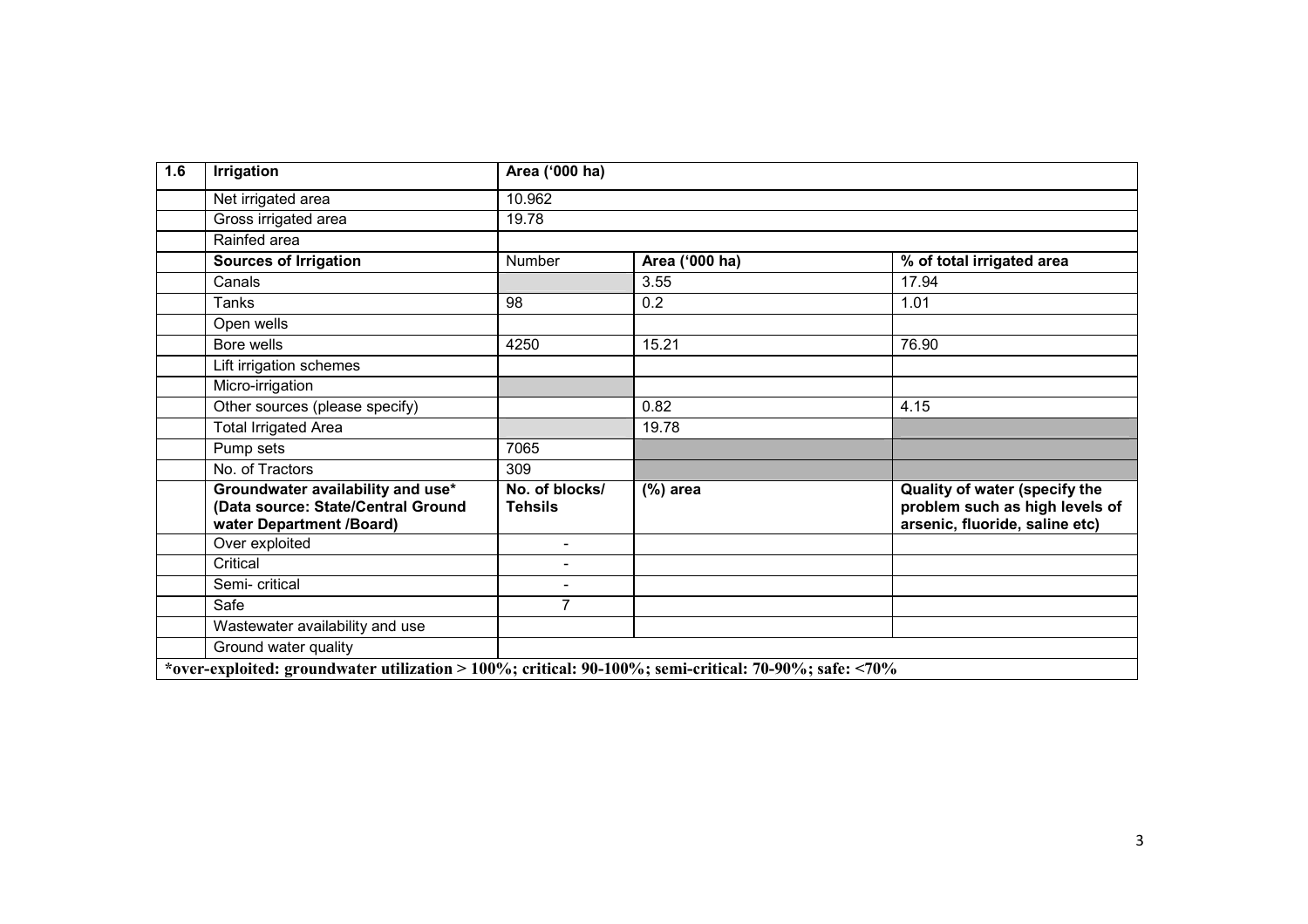| 1.7 | <b>Major field</b><br>crops           | Area ('000 ha) |               |              |           |         |              |           |                          |                          |                   |
|-----|---------------------------------------|----------------|---------------|--------------|-----------|---------|--------------|-----------|--------------------------|--------------------------|-------------------|
|     | cultivated                            |                | <b>Kharif</b> |              |           | Rabi    |              |           | <b>Summer</b>            | <b>Grand total</b>       |                   |
|     |                                       | Irrigated      | Rainfed       | <b>Total</b> | Irrigated | Rainfed | <b>Total</b> | Irrigated | Rainfed                  | <b>Total</b>             |                   |
|     | <b>Rice</b>                           |                | 65.00         | 65.00        |           |         | 6.083        | 14.95     | $\overline{\phantom{a}}$ | 14.95                    | 86.033            |
|     | Rapeseed &<br><b>Mustard</b>          |                |               |              |           | 7.054   | 7.054        |           |                          |                          | 7.054             |
|     | Pea                                   |                |               |              |           | 2.225   | 2.225        |           |                          |                          | 2.225             |
|     | Lentil                                |                |               |              |           | 1.358   | 1.358        |           |                          |                          | 1.358             |
|     | <b>Black gram</b>                     |                |               |              |           | 0.966   | 0.966        |           |                          |                          | 0.966             |
|     | <b>Horticulture</b><br>crops - Fruits |                |               |              |           |         |              |           |                          |                          |                   |
|     |                                       |                | <b>Total</b>  |              |           |         |              |           |                          | Irrigated                | Rainfed ('000 ha) |
|     | Banana                                |                | 1.250         |              |           |         |              |           |                          | $\mathbf{r}$             | 1.250             |
|     | Jackfruit                             |                | 0.905         |              |           |         |              |           |                          | $\overline{\phantom{a}}$ | 0.905             |
|     | Assam Lemon                           |                | 0.418         |              |           |         |              |           |                          | $\blacksquare$           | 0.418             |
|     | Papaya                                |                | 0.229         |              |           |         |              |           |                          | $\overline{\phantom{a}}$ | 0.229             |
|     | Litchi                                |                | 0.222         |              |           |         |              |           |                          |                          | 0.222             |

#### 1.7 Area under major field crops & horticulture (as per latest figures) (2009-10)

| <b>Horticulture crops</b><br>- Vegetables | Total area ('000 ha) | Irrigated area ('000 ha) | Rainfed area ('000 ha) |
|-------------------------------------------|----------------------|--------------------------|------------------------|
| Kharif                                    | 2.632                | 2.632                    | -                      |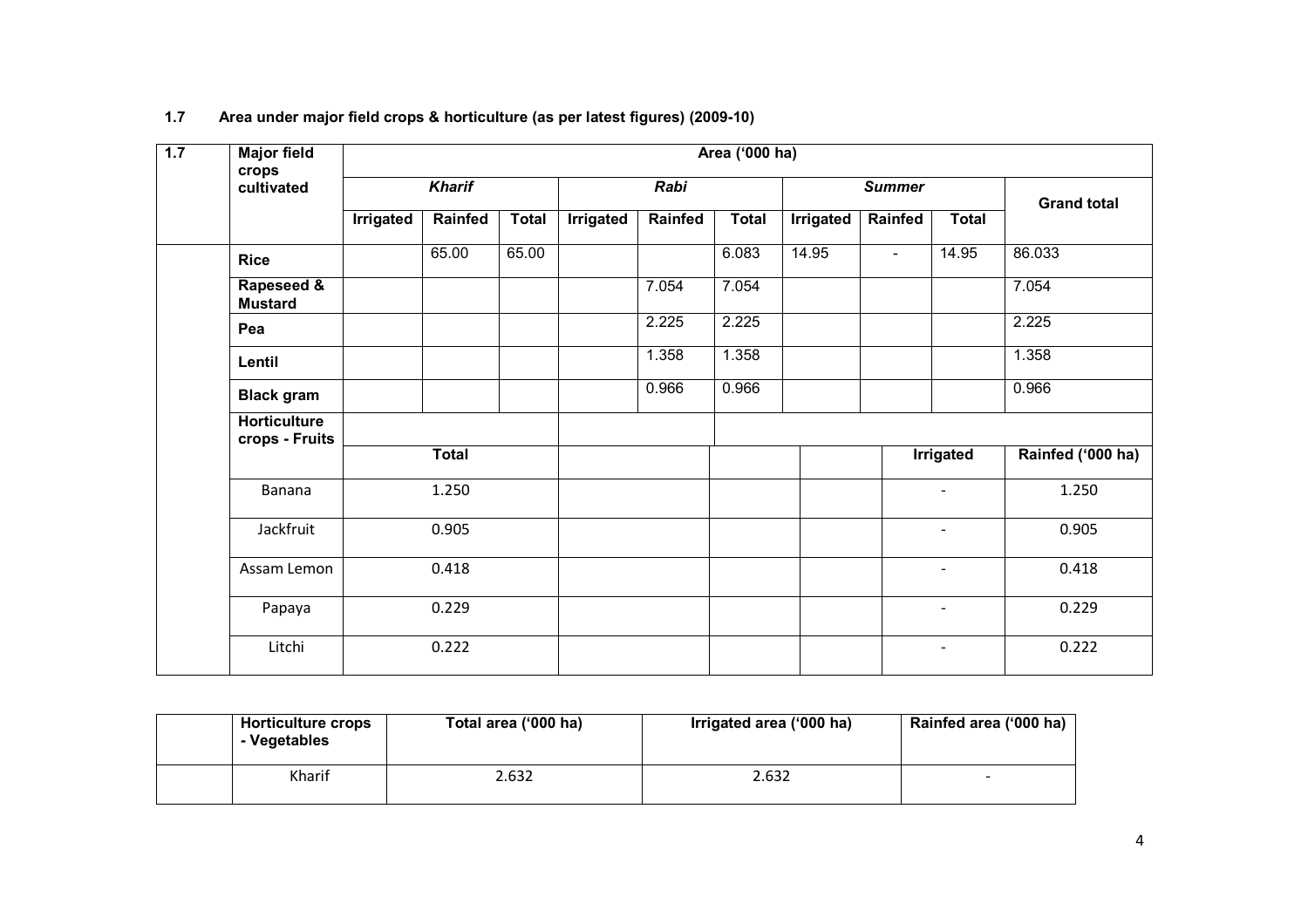|                | Rabi                                          | 5.563                | 5.563                    | $\blacksquare$         |
|----------------|-----------------------------------------------|----------------------|--------------------------|------------------------|
|                | Potato                                        | 4.14                 | $\blacksquare$           | 4.14                   |
|                | <b>Medicinal and</b><br><b>Aromatic crops</b> | Total area ('000 ha) | Irrigated area ('000 ha) | Rainfed area ('000 ha) |
|                | Citronella                                    | 50                   |                          | 50                     |
|                | Lemongrass                                    | 50                   |                          | 50                     |
|                | Neem                                          | 30                   |                          | 30                     |
|                | Patchouli                                     | 20                   | $\overline{a}$           | 20                     |
|                | Amla                                          | $10\,$               | $\overline{a}$           | 10                     |
|                | <b>Spices</b>                                 |                      |                          |                        |
|                | Coriander                                     | 1.969                | $\blacksquare$           | 1.969                  |
|                | Turmaric                                      | 0.390                |                          | 0.390                  |
|                | Chilli                                        | 0.309                | $\blacksquare$           | 0.309                  |
|                | Ginger                                        | 0.190                | $\overline{\phantom{a}}$ | 0.190                  |
|                | <b>Plantation crops</b>                       | Total area ('000 ha) | Irrigated area ('000 ha) | Rainfed area ('000 ha) |
| $\mathbf{1}$   | Coconut                                       | 1.380                | $\blacksquare$           | 1.380                  |
| $\overline{2}$ | Arecanut                                      | 1.960                | $\blacksquare$           | 1.960                  |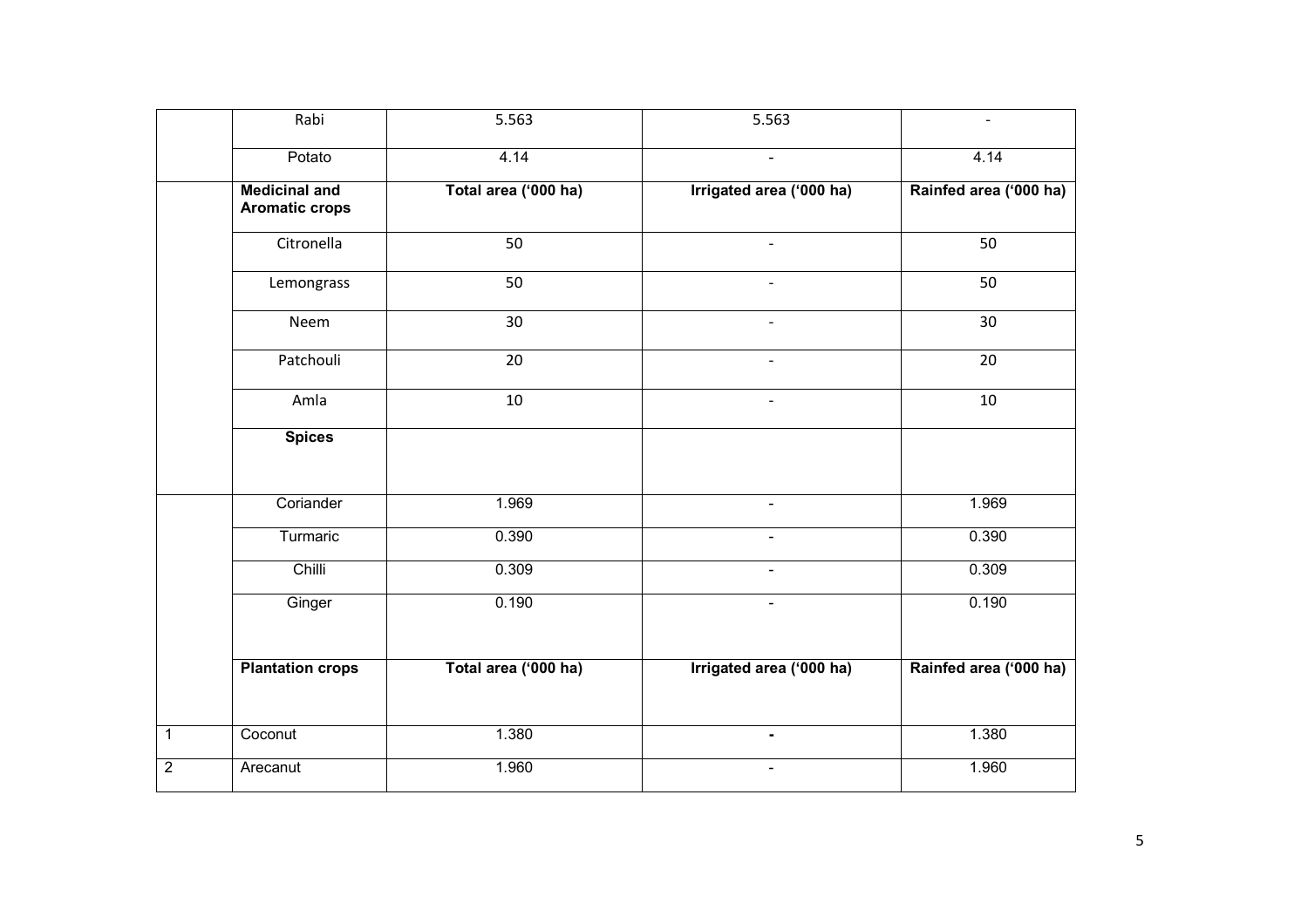| Others<br>(Specify) | Eg., industrial<br>pulpwood crops etc. |                      |                          |                        |
|---------------------|----------------------------------------|----------------------|--------------------------|------------------------|
| 1.7                 | <b>Fodder crops</b>                    | Total area ('000 ha) | Irrigated area ('000 ha) | Rainfed area ('000 ha) |
|                     | $\blacksquare$                         | -                    |                          |                        |
|                     | <b>Grazing land</b>                    | $\blacksquare$       |                          |                        |
|                     | Sericulture etc                        |                      |                          |                        |
|                     | Eri seeds (DFLS)                       | 1850                 |                          | 1850                   |
|                     | Muga silk                              |                      |                          |                        |
|                     | <b>Others (specify)</b>                |                      |                          |                        |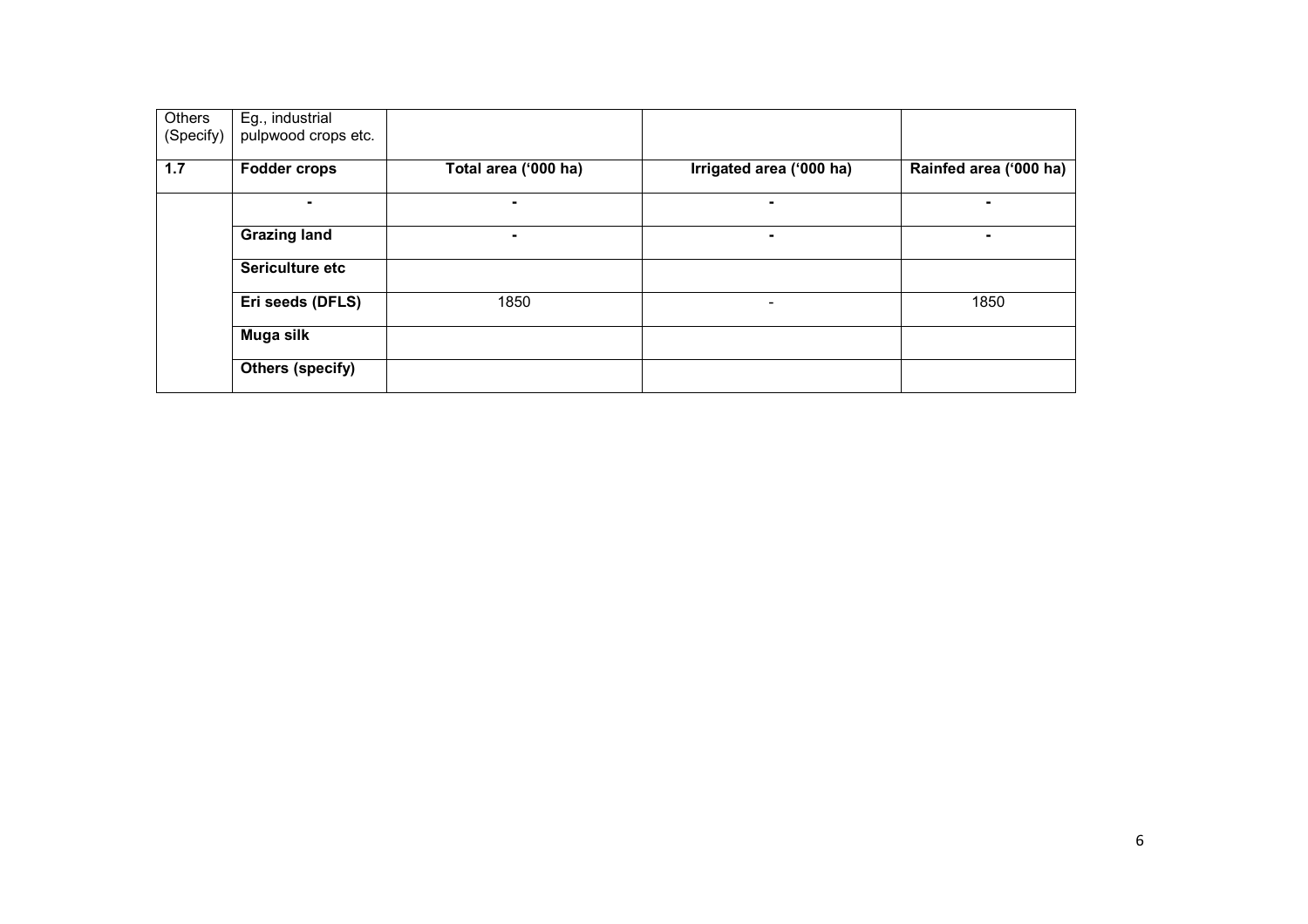| 1.8  | Livestock (in number)                                                  |  | <b>Male ('000)</b>            | <b>Female ('000)</b> | <b>Total ('000)</b>       |  |  |  |  |
|------|------------------------------------------------------------------------|--|-------------------------------|----------------------|---------------------------|--|--|--|--|
|      | Cattle                                                                 |  | $\blacksquare$                | $\blacksquare$       | 33050                     |  |  |  |  |
|      | <b>Buffaloes total</b>                                                 |  | $\blacksquare$                |                      | 1290                      |  |  |  |  |
|      | Commercial dairy farms                                                 |  | $\blacksquare$                | $\blacksquare$       | $\blacksquare$            |  |  |  |  |
|      | Goat                                                                   |  | $\blacksquare$                | $\blacksquare$       | 101900                    |  |  |  |  |
|      | Sheep                                                                  |  |                               |                      | 7820                      |  |  |  |  |
|      | Others (Camel, Pig, Yak etc.)                                          |  | $\blacksquare$                | $\blacksquare$       | Pig-5246                  |  |  |  |  |
| 1.9  | <b>Poultry</b>                                                         |  | No. of farms                  |                      | Total No. of birds ('000) |  |  |  |  |
|      | Commercial                                                             |  |                               |                      | 142.48                    |  |  |  |  |
|      | Backyard                                                               |  | $\blacksquare$                |                      |                           |  |  |  |  |
|      | <b>Duck</b>                                                            |  | $\blacksquare$                |                      | 68.22                     |  |  |  |  |
| 1.10 | Fisheries (Data source: Chief Planning Officer of district)            |  |                               |                      |                           |  |  |  |  |
|      | A. Capture                                                             |  |                               |                      |                           |  |  |  |  |
|      | <b>Inland (Data Source:</b>                                            |  | No. Farmer owned ponds        | No. of Reservoirs    | No. of village tanks      |  |  |  |  |
|      | <b>Fisheries Department)</b>                                           |  | $\blacksquare$                | $\blacksquare$       | $\blacksquare$            |  |  |  |  |
|      | <b>B.</b> Culture                                                      |  |                               |                      |                           |  |  |  |  |
|      |                                                                        |  | <b>Water Spread Area (ha)</b> | Yield (t/ha)         | Production ('000 tons)    |  |  |  |  |
|      | i) Brackish water (Data Source:<br><b>MPEDA/ Fisheries Department)</b> |  |                               |                      |                           |  |  |  |  |
|      | ii) Fresh Water                                                        |  | 49765.11                      | 0.198                | 9873                      |  |  |  |  |
|      | iii) Others                                                            |  | 43212                         |                      |                           |  |  |  |  |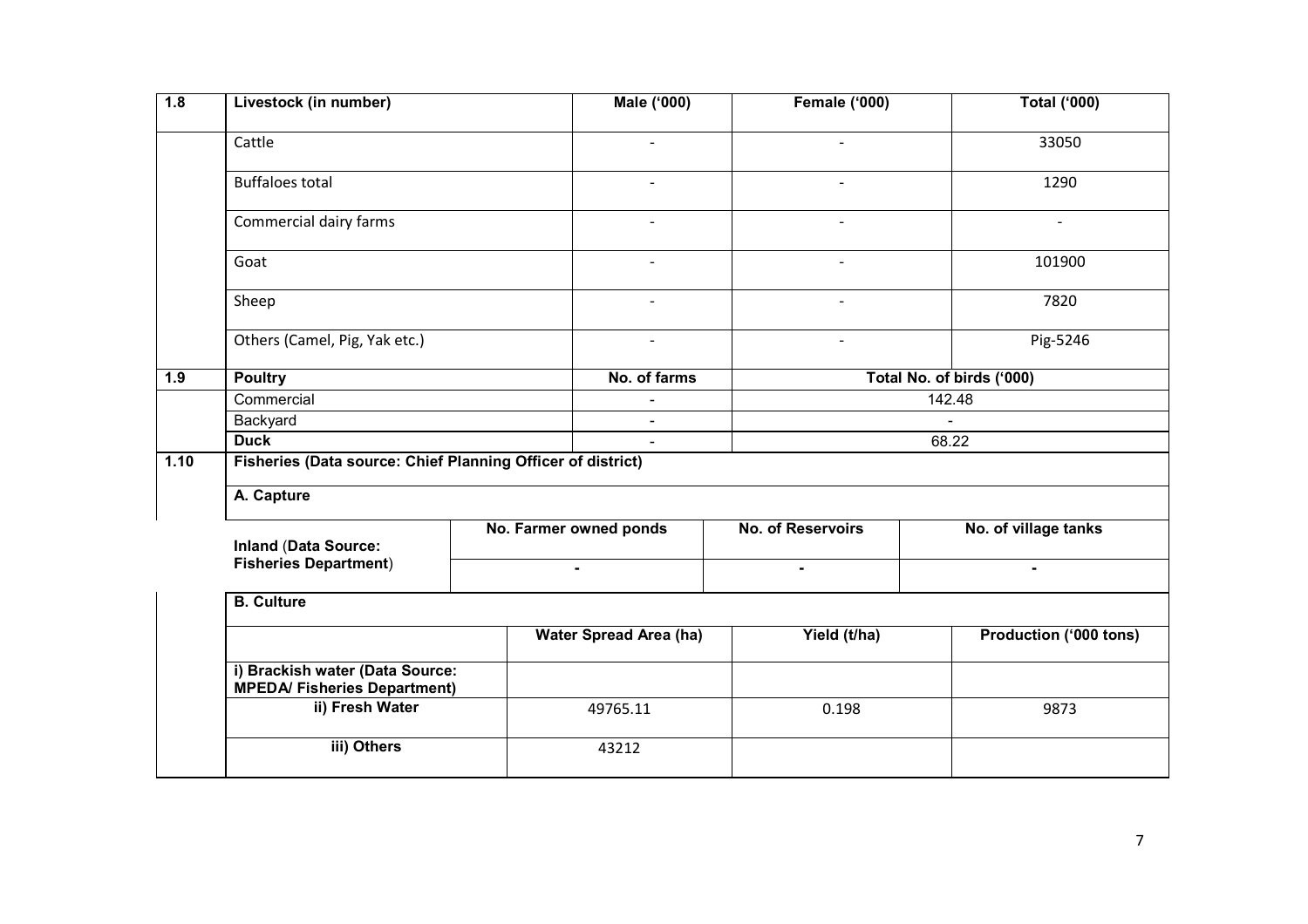| 1.11 | Name of                     | Kharif                |                                                                           |                       | Rabi                    |                       | <b>Summer</b>           |                       | <b>Total</b>            |                                     |
|------|-----------------------------|-----------------------|---------------------------------------------------------------------------|-----------------------|-------------------------|-----------------------|-------------------------|-----------------------|-------------------------|-------------------------------------|
|      | crop                        | Production<br>(000 t) | Productivity<br>(kg/ha)                                                   | Production<br>(000 t) | Productivity<br>(kg/ha) | Production<br>(000 t) | Productivity<br>(kg/ha) | Production<br>(000 t) | Productivity<br>(kg/ha) | residue as<br>fodder<br>('000 tons) |
|      |                             |                       | Major Field crops (Crops to be identified based on total acreage)         |                       |                         |                       |                         |                       |                         |                                     |
|      | Rice                        | 195.250               | 3003                                                                      | 10.949                | 1800                    | 42.325                | 3206                    | 248.524               | 2670                    | $\overline{\phantom{a}}$            |
|      | Rapeseed &<br>Mustard       |                       |                                                                           | 3.826                 | 542                     |                       |                         | 3.826                 | 542                     | $\sim$                              |
|      | LentilPea                   |                       |                                                                           | 1.845                 | 826                     |                       |                         | 1.845                 | 826                     | $\sim$                              |
|      | Lentil                      |                       |                                                                           | 1.585                 | 645                     |                       |                         | 1.585                 | 645                     |                                     |
|      | Blackgram                   |                       |                                                                           | 0.538                 | 557                     |                       |                         | 0.538                 | 557                     | $\overline{\phantom{a}}$            |
|      |                             |                       | Major Horticultural crops (Crops to be identified based on total acreage) |                       |                         |                       |                         |                       |                         |                                     |
|      | <b>Potato</b>               |                       |                                                                           | 9.310                 | 4104                    |                       |                         | 9.310                 | 4104                    | $\blacksquare$                      |
|      | Rabi<br>vegetables          |                       |                                                                           | 79.161                | 14230                   |                       |                         | 79.161                | 14230                   | $\sim$                              |
|      | <b>Kharif</b><br>vegetables | 40.527                | 15398                                                                     |                       |                         |                       |                         | 40.527                | 15398                   |                                     |
|      | <b>Arecanut</b>             |                       |                                                                           |                       |                         |                       |                         | 6.500                 | 4288                    | $\overline{\phantom{a}}$            |
|      | Coconut                     |                       |                                                                           |                       |                         |                       |                         | 100<br>nut/plant      | 100<br>nut/plant        | $\sim$                              |
|      | <b>Banana</b>               |                       |                                                                           |                       |                         |                       |                         | 190<br>nut/plant      | 190<br>nut/plant        | $\sim$                              |
|      |                             |                       |                                                                           |                       |                         |                       |                         |                       |                         |                                     |

# 1.11 Production and Productivity of major crops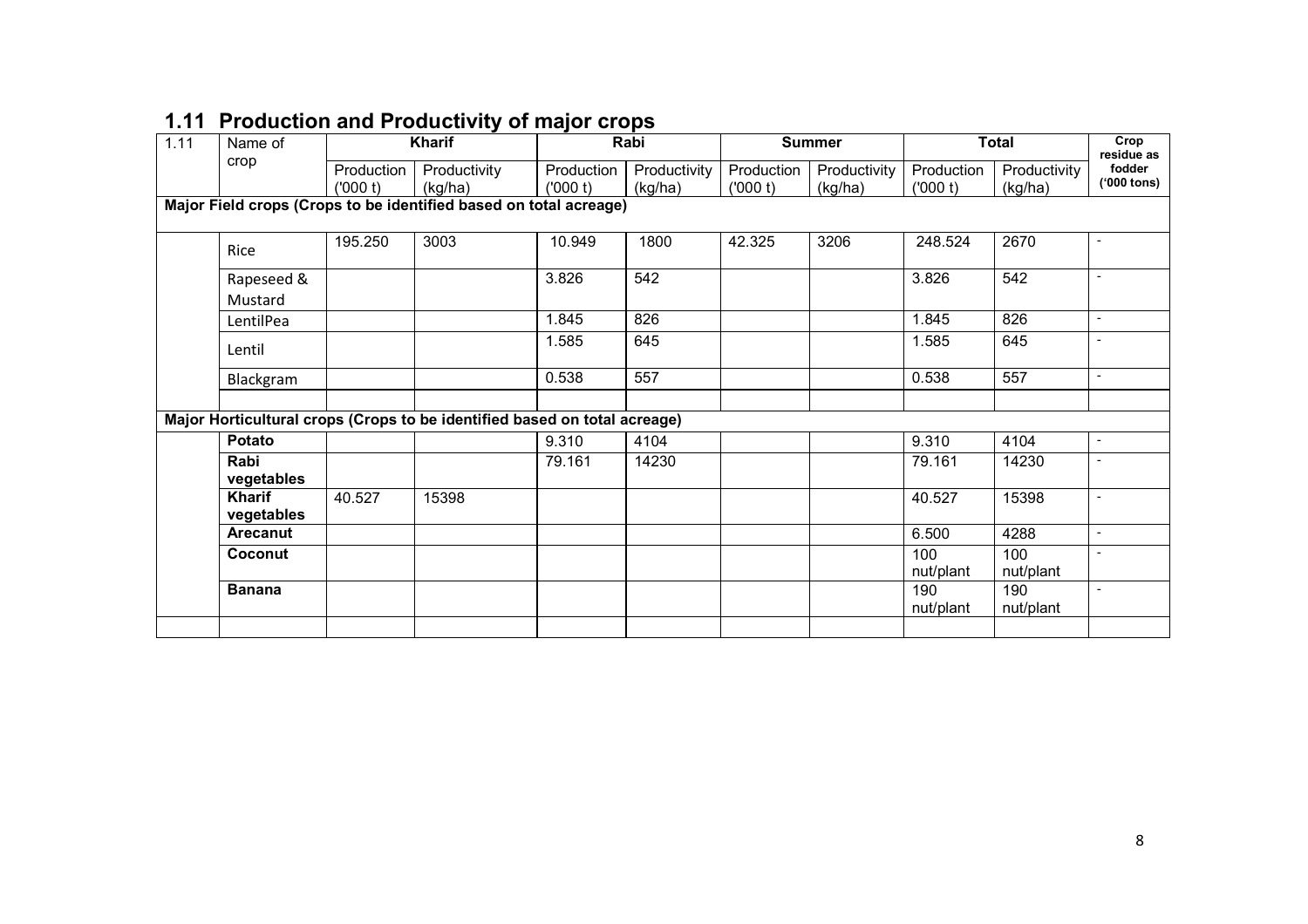| 1.12 | Sowing window for 5<br>major field crops<br>(start and end of<br>normal sowing period) | <b>Rice</b>   | Rapeseed              | Lentil                | Pea               | <b>Blackgram</b>                    |
|------|----------------------------------------------------------------------------------------|---------------|-----------------------|-----------------------|-------------------|-------------------------------------|
|      | Kharif-Rainfed                                                                         | June-November |                       |                       |                   |                                     |
|      | Kharif-Irrigated                                                                       | June-November |                       |                       |                   |                                     |
|      | Rabi-Rainfed                                                                           | November-May  | November-<br>February | November-<br>February | November-February | Mid October-February<br>March-April |
|      | Rabi-Irrigated                                                                         | November-May  | November-<br>February |                       | ۰                 | $\overline{\phantom{0}}$            |

| $\sqrt{1.13}$ | What is the major contingency the district is prone to? (Tick mark) | Regular | <b>Occasional</b> | <b>None</b> |
|---------------|---------------------------------------------------------------------|---------|-------------------|-------------|
|               | Drought                                                             |         |                   |             |
|               | Flood                                                               |         |                   |             |
|               | Cyclone                                                             |         |                   |             |
|               | Hail storm                                                          |         |                   |             |
|               | Heat wave                                                           |         |                   |             |
|               | Cold wave                                                           |         |                   |             |
|               | Frost                                                               |         |                   |             |
|               | Sea water intrusion                                                 |         |                   |             |
|               | Pests and disease outbreak (specify)                                |         |                   |             |
|               | Others (specify)                                                    |         |                   |             |

6 out of 10 years = Regular

| 1.14 | <b>Include Digital</b> | Location map of district within State as Annexure I      | Enclosed: Yes |
|------|------------------------|----------------------------------------------------------|---------------|
|      | maps of the district   |                                                          |               |
|      | for                    | Revenue Block Map of Nalbaril District of Assam Annexure | Enclosed: Yes |
|      |                        |                                                          |               |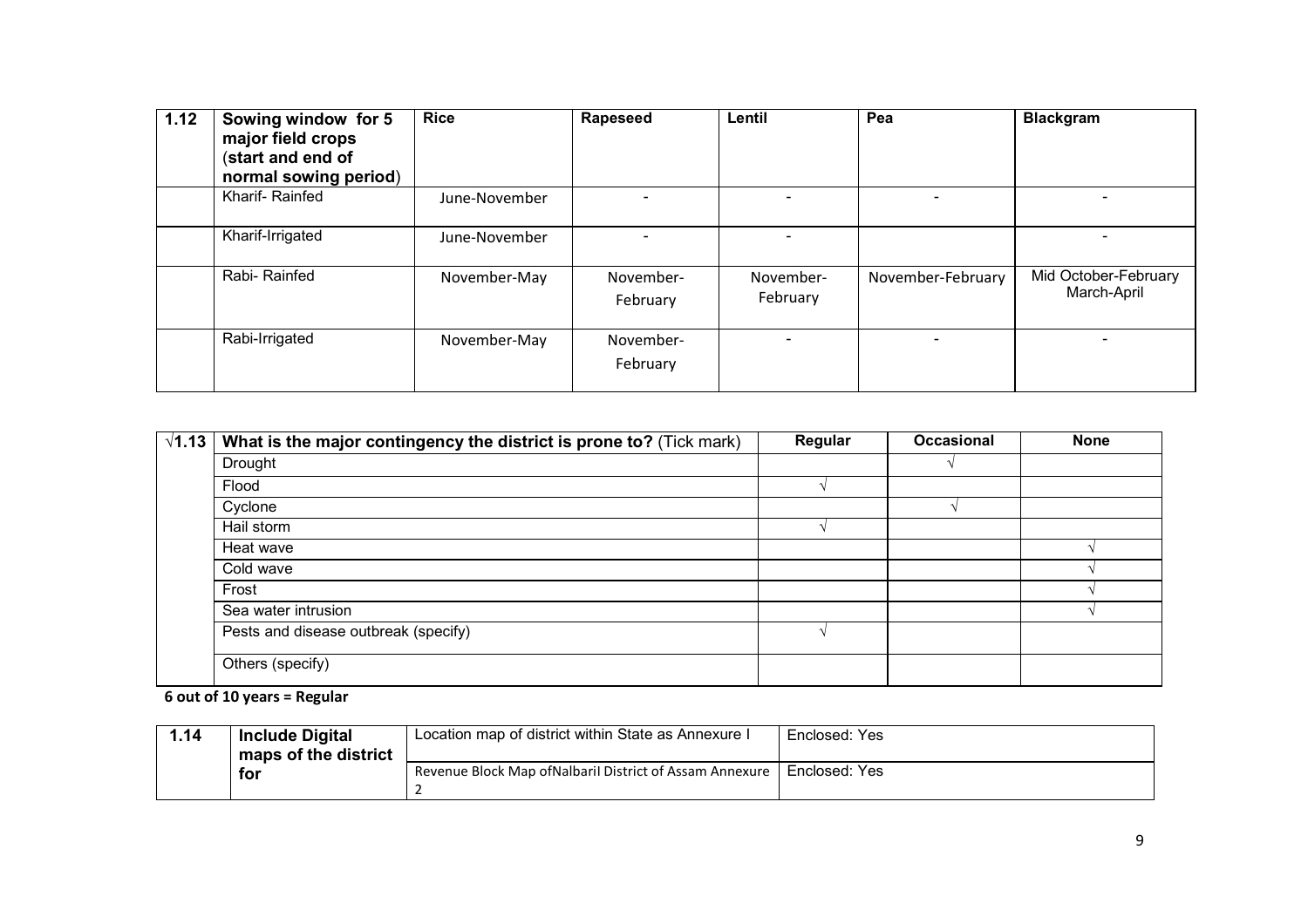|  | Mean Annual RainfallofNalbaril District Annexure 3 | Yes<br>Enclosed: |
|--|----------------------------------------------------|------------------|
|  | Soil Map<br>Annexure                               | Yes<br>Enclosed: |

#### Annexure – 1: LOCATION MAP OF NALBARI IN ASSAM

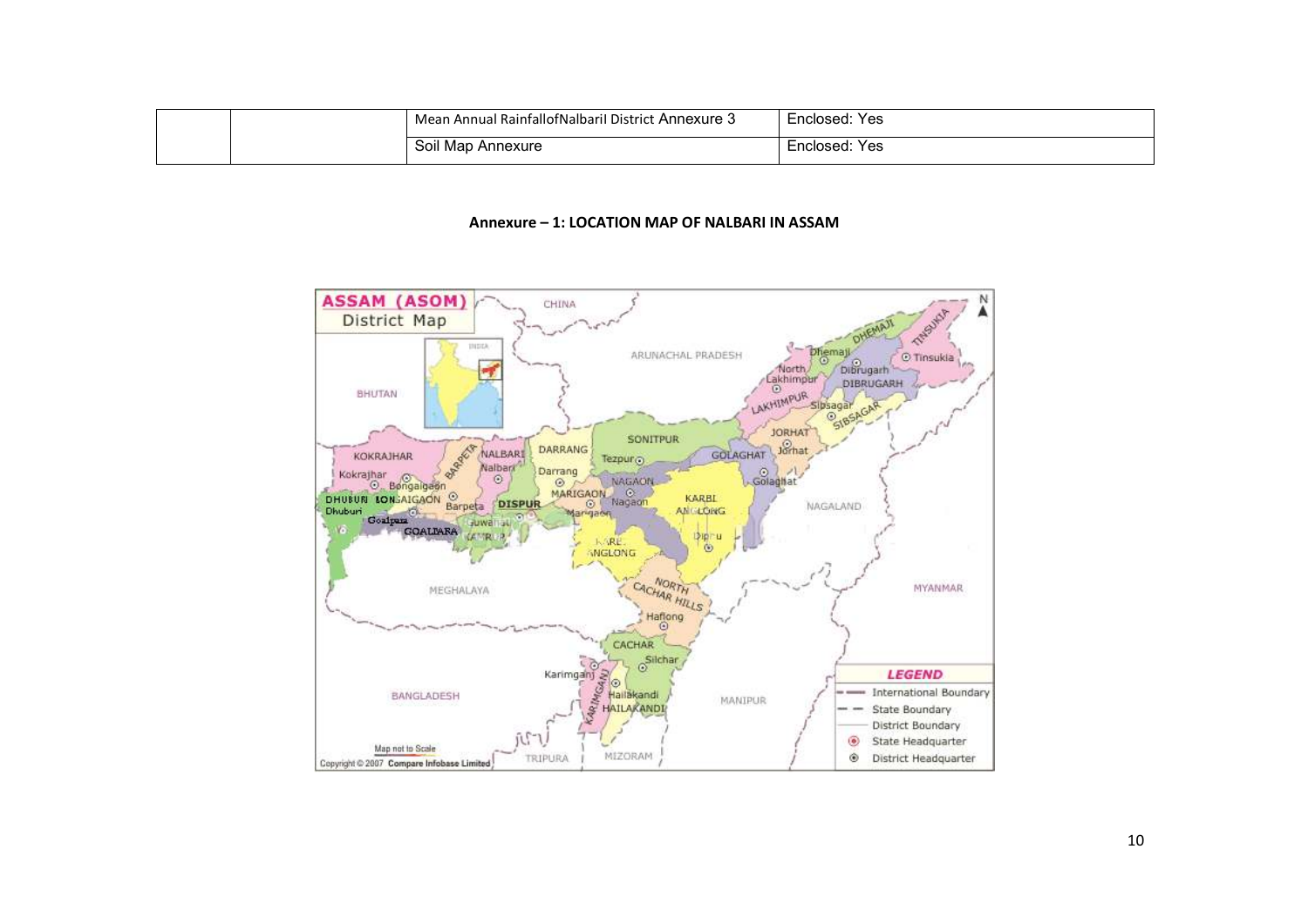#### Annexure – 1: REVENUE BLOCK MAP OF NALBARI DISTRICT OF ASSAM

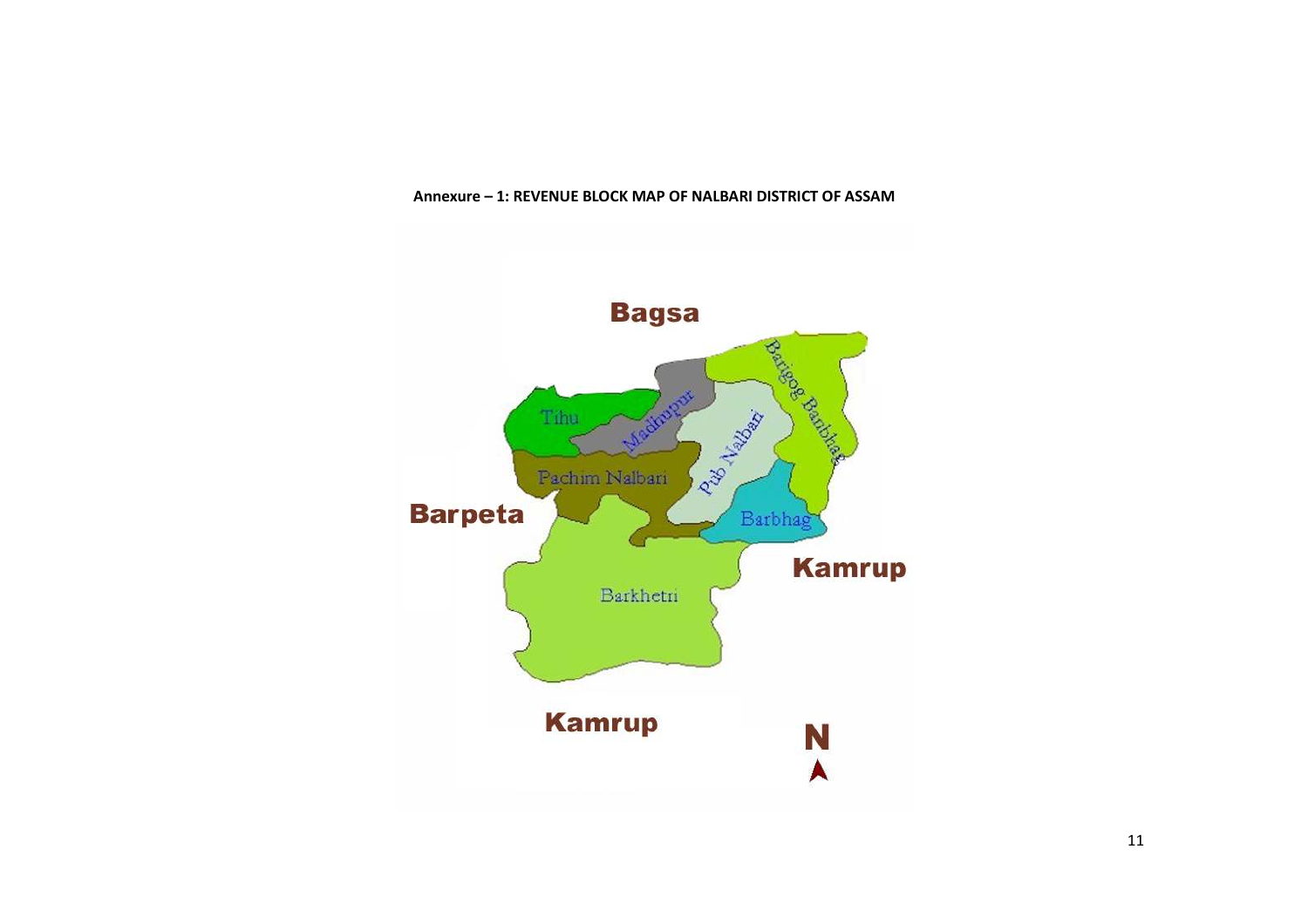

#### Annexure – 3: MEAN ANNUAL RAINFALL OF NALBARI DISTRICT

Average Rainfall map of the district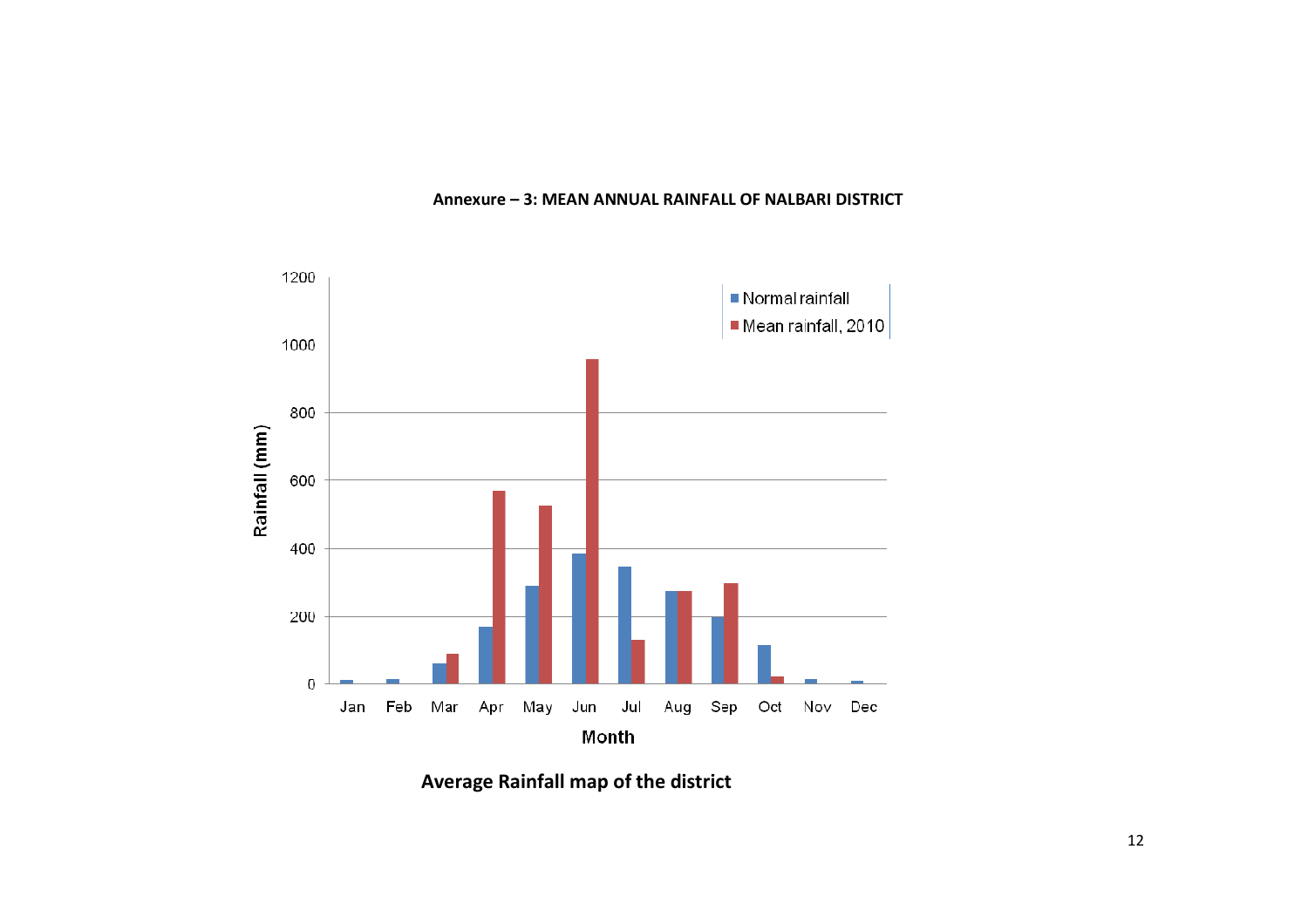## 2.0 Strategies for weather related contingencies

### 2.1 Drought

### 2.1.1 Rainfed situation

| <b>Condition</b>                              |                                                                         |                                                                                                                                                                                                                                                                                                                                                                           | <b>Suggested Contingency measures</b>                                                                                                                                   |                                 |                                                                                                                                                 |  |
|-----------------------------------------------|-------------------------------------------------------------------------|---------------------------------------------------------------------------------------------------------------------------------------------------------------------------------------------------------------------------------------------------------------------------------------------------------------------------------------------------------------------------|-------------------------------------------------------------------------------------------------------------------------------------------------------------------------|---------------------------------|-------------------------------------------------------------------------------------------------------------------------------------------------|--|
| Early season<br>drought<br>(delayed<br>onset) | <b>Major Farming</b><br>situation                                       | Normal Crop / Cropping system                                                                                                                                                                                                                                                                                                                                             | Change in crop /<br>cropping system<br>including variety                                                                                                                | <b>Agronomic</b><br>measures    | <b>Remarks on</b><br>Implementatio<br>n                                                                                                         |  |
| Delay by 2<br>weeks<br>June 3rd<br>week       | 1) Farming<br>Situation:<br><b>Highrainfall</b><br>medium land<br>soils | Paddy+Rapeseed<br>Paddy: Mahsuri, Ranjit, Basanti, Local<br>varieties<br>Rapeseed: TS-36. M-27<br>Paddy+Vegetables<br>Paddy: Mahsuri, Ranjit, Basanti and other<br>local Sali variety<br>Vegetable: Cabbage, Cauliflower,<br>Knolkhol, Tomato, potato<br>Paddy+ Pulse<br>Paddy: Mahsuri, Ranjit, Basanti and other<br>local Sali variety<br>Pulse: Lentil, Pea, Blackgram | Paddy: Satyranjan,<br>Basundhar,<br>Rapeseed: TS-36. M-27<br>Vegetable: Cabbage,<br>Cauliflower, Knolkhol,<br>Tomato, Potato<br><b>Pulse: Pea, Lentil,</b><br>Blackgram | Decrease<br>spacing in<br>paddy | 1.Supply of<br>seeds of<br>changed paddy<br>variety through<br>NFSM and<br>other such<br>scheme.<br>2. Supply of<br>weeder under<br><b>RKVY</b> |  |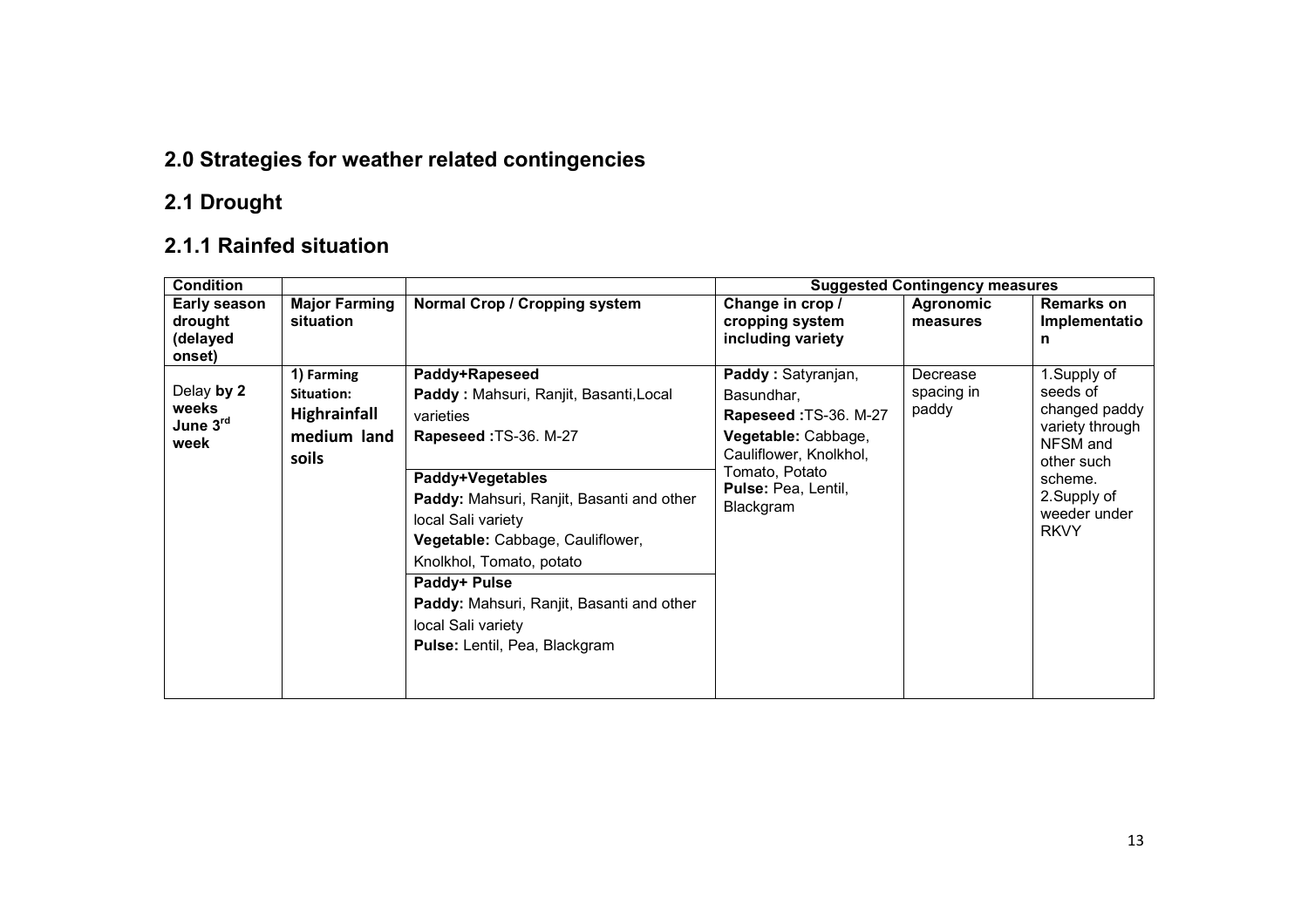| 2) Farming<br>Situation:<br><b>High rainfall</b><br>low land soils | Paddy+ Paddy<br>AutomnPaddy : Luit, Local varieties<br>Winter Paddy: Ranjit, Mahsuri, Basanti<br>and local varieties | Winter Paddy: Ranjit,<br>Mahsuri, Satyranjan,<br>Basundhar, |  | 1. Supply of<br>seeds of<br>changed paddy<br>variety through<br>NFSM and<br>other such<br>scheme.<br>2. Supply of<br>weeder under<br><b>RKVY</b> |
|--------------------------------------------------------------------|----------------------------------------------------------------------------------------------------------------------|-------------------------------------------------------------|--|--------------------------------------------------------------------------------------------------------------------------------------------------|
|--------------------------------------------------------------------|----------------------------------------------------------------------------------------------------------------------|-------------------------------------------------------------|--|--------------------------------------------------------------------------------------------------------------------------------------------------|

| <b>Condition</b>                                              |                                              |                                                                                                                                                                                                                                                                                                                                                                                                       |                                                                                                                                                                | <b>Suggested Contingency measures</b>   |                                                                                                     |
|---------------------------------------------------------------|----------------------------------------------|-------------------------------------------------------------------------------------------------------------------------------------------------------------------------------------------------------------------------------------------------------------------------------------------------------------------------------------------------------------------------------------------------------|----------------------------------------------------------------------------------------------------------------------------------------------------------------|-----------------------------------------|-----------------------------------------------------------------------------------------------------|
| Early<br>season<br>drought<br>(delayed<br>onset)              | <b>Major</b><br>Farming<br>situation         | Normal Crop/cropping system                                                                                                                                                                                                                                                                                                                                                                           | Change in<br>crop/cropping<br>system                                                                                                                           | <b>Agronomic measures</b>               | <b>Remarks on</b><br>Implementation                                                                 |
| Delay by 4<br>weeks<br>(Specify<br>month)<br>July 1st<br>week | <b>High rainfall</b><br>medium<br>land soils | Paddy+Rapeseed<br>Paddy: Mahsuri, Ranjit, Basanti, Local<br>varieties<br>Rapeseed: TS-36. M-27<br>Paddy+Vegetables<br>Paddy: Mahsuri, Ranjit, Basanti and<br>other local Sali variety<br>Vegetable: Cabbage, Cauliflower,<br>Knolkhol, Tomato, potato<br><b>Cropping System:3</b><br>Paddy+ Pulse<br>Paddy: Mahsuri, Ranjit, Basanti and<br>other local Sali variety<br>Pulse: Lentil, Pea, Blackgram | Paddy: Satyranjan,<br>Basundhar,<br>Rapeseed: TS-36.<br>$M-27$<br>Vegetable:<br>Cabbage,<br>Cauliflower,<br>Knolkhol, Tomato,<br>Potato<br>Pulse: Pea, lentil. | 1. Decrease spacing in<br>Winter Paddy. | 1. Supply of weeder<br>under RKVY<br>2. Supply of seeds of<br>changed paddy variety<br>through NFSM |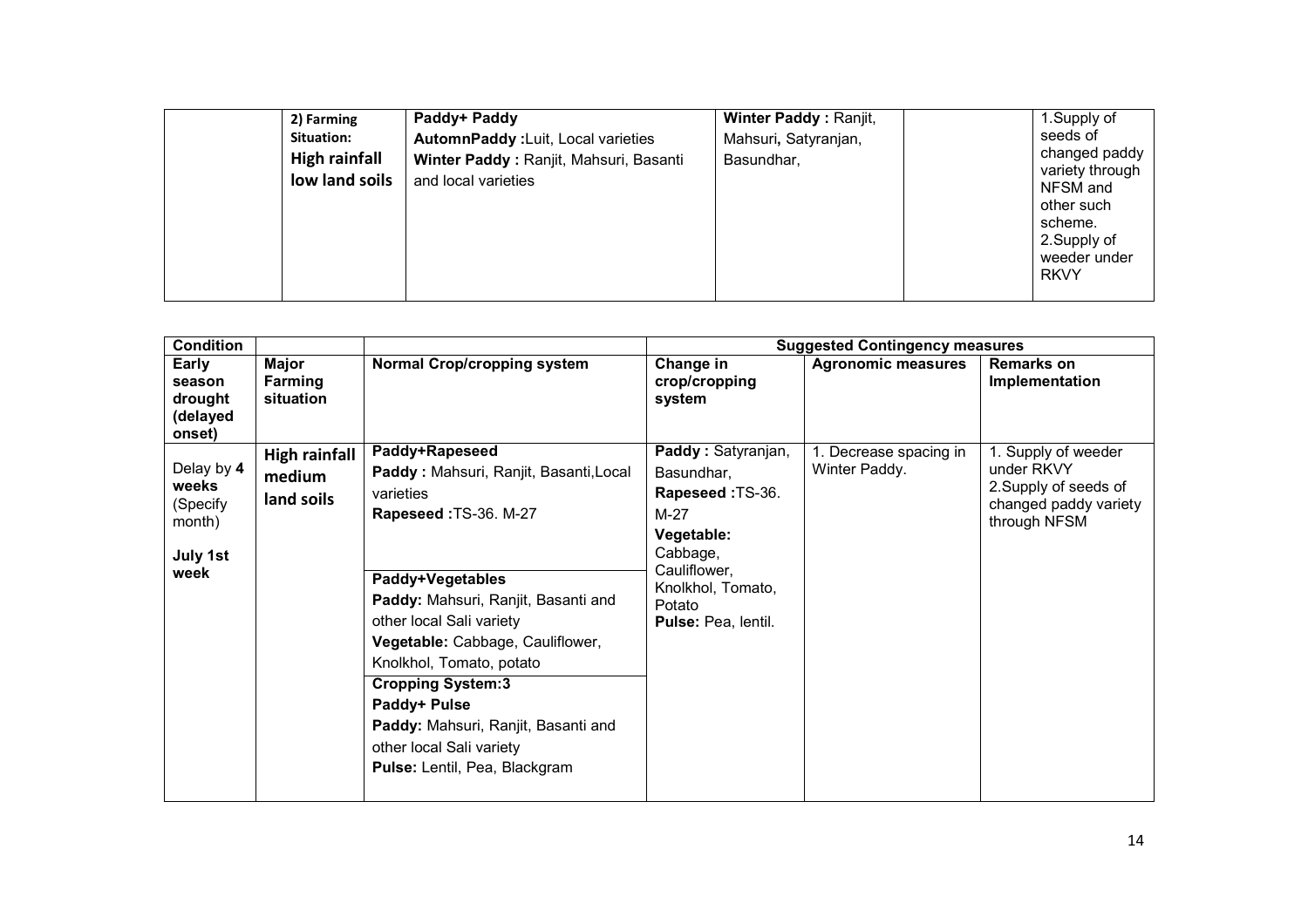|       |          | ∣ high rainfall │ Paddy+ Paddy             |  |  |
|-------|----------|--------------------------------------------|--|--|
| soils | low land | <b>Automn Paddy: Luit, Local varieties</b> |  |  |
|       |          | Winter Paddy: Ranjit, Mahsuri,             |  |  |
|       |          | Basanti and local varieties                |  |  |

| <b>Condition</b>                                              |                                              |                                                                                                                                                                                                                                                                                                                                                                           | <b>Suggested Contingency measures</b>                                                                                                                                                                  |                                                                                                                                                           |                                                                          |  |
|---------------------------------------------------------------|----------------------------------------------|---------------------------------------------------------------------------------------------------------------------------------------------------------------------------------------------------------------------------------------------------------------------------------------------------------------------------------------------------------------------------|--------------------------------------------------------------------------------------------------------------------------------------------------------------------------------------------------------|-----------------------------------------------------------------------------------------------------------------------------------------------------------|--------------------------------------------------------------------------|--|
| Early<br>season<br>drought(de<br>layed<br>onset)              | <b>Major</b><br><b>Farming</b><br>situation  | Normal Crop/cropping system                                                                                                                                                                                                                                                                                                                                               | Change in crop/cropping<br>system                                                                                                                                                                      | <b>Agronomic</b><br>measures                                                                                                                              | <b>Remarks on</b><br>Implementation                                      |  |
| Delay by 6<br>weeks<br>(Specify<br>month)<br>July 3rd<br>week | <b>High rainfall</b><br>medium<br>land soils | Paddy+Rapeseed<br>Paddy: Mahsuri, Ranjit,<br>Basanti, Local varieties<br>Rapeseed: TS-36. M-27<br>Paddy+Vegetables<br>Paddy: Mahsuri, Ranjit, Basanti and<br>other local Sali variety<br>Vegetable: Cabbage, Cauliflower,<br>Knolkhol, Tomato, potato<br>Paddy+ Pulse<br>Paddy: Mahsuri, Ranjit, Basanti and<br>other local Sali variety<br>Pulse: Lentil, Pea, Blackgram | Paddy i) Satyaranjan,<br><b>Basundhara</b><br>il)Luit, Kapili, Dikhow<br>Rapeseed: TS-36. M-27<br>Vegetable: Cabbage,<br>Cauliflower, Knolkhol,<br>Tomato, Potato<br>Pulse: Pea, lentil, green<br>gram | 1.Dapog method of<br>seed showing to<br>cultivate paddy<br>varieties such as<br>Satyaranjan,<br>Basundhara etc.<br>2. Decrease spacing<br>in winter rice. | 1. Supply of seeds<br>of changed paddy<br>variety through<br><b>NFSM</b> |  |
|                                                               | high rainfall<br>low land<br>soils           | <b>Cropping System</b><br>Paddy+ Paddy<br>Automn Paddy : Luit, Local varieties<br>Winter Paddy: Ranjit, Mahsuri,<br>Basanti and local varieties                                                                                                                                                                                                                           | <b>Paddy: Luit, Kapili, Dikhow</b>                                                                                                                                                                     | 1. Decrease spacing<br>in winter rice.                                                                                                                    |                                                                          |  |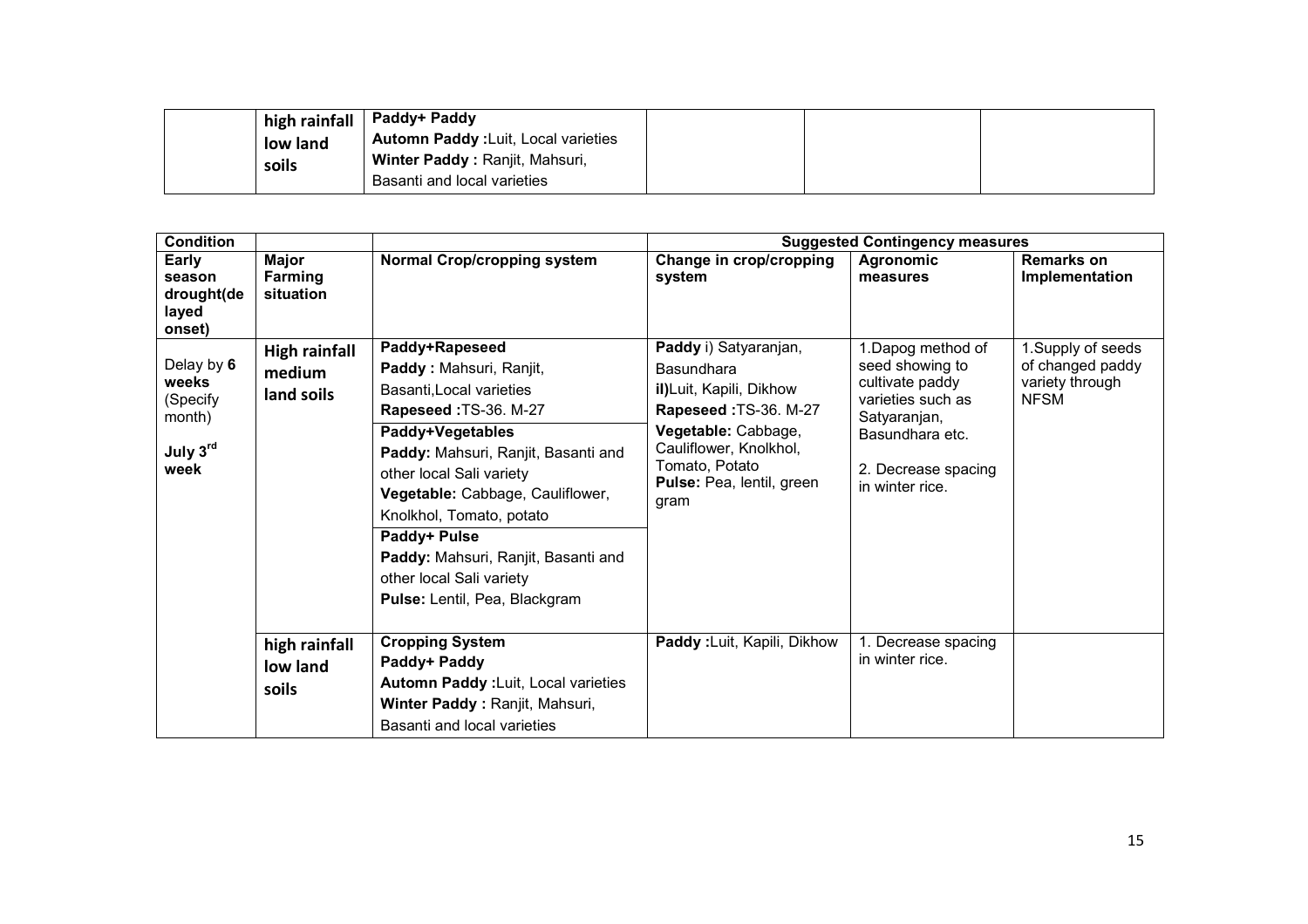| <b>Condition</b>                                             |                                              |                                                                                                                                                                                                                                                                                                                                                                                | <b>Suggested Contingency measures</b>                                                                                                                                                                                   |                                                                                                                                                                                                                                                                                        |                                                                                 |  |
|--------------------------------------------------------------|----------------------------------------------|--------------------------------------------------------------------------------------------------------------------------------------------------------------------------------------------------------------------------------------------------------------------------------------------------------------------------------------------------------------------------------|-------------------------------------------------------------------------------------------------------------------------------------------------------------------------------------------------------------------------|----------------------------------------------------------------------------------------------------------------------------------------------------------------------------------------------------------------------------------------------------------------------------------------|---------------------------------------------------------------------------------|--|
| Early season<br>drought(delayed<br>onset)                    | <b>Major Farming</b><br>situation            | <b>Normal Crop/cropping</b><br>system                                                                                                                                                                                                                                                                                                                                          | Change in<br>crop/cropping<br>system                                                                                                                                                                                    | <b>Agronomic measures</b>                                                                                                                                                                                                                                                              | <b>Remarks on</b><br>Implementation                                             |  |
| Delay by 8<br>weeks (Specify<br>month)<br>August 1st<br>week | <b>High rainfall</b><br>medium land<br>soils | Rice+Rapeseed<br>Rice: Mahsuri, Ranjit,<br>Basanti, Local varieties<br>Rapeseed: TS-36. M-27<br><b>Rice+Vegetables</b><br>Rice: Mahsuri, Ranjit, Basanti<br>and other local Sali variety<br>Vegetable: Cabbage,<br>Cauliflower, Knolkhol,<br>Tomato, potato<br>Paddy+ Pulse<br>Rice: Mahsuri, Ranjit, Basanti<br>and other local Sali variety<br>Pulse: Lentil, Pea, Blackgram | Paddy i)<br>Satyaranjan,<br>Basundhara<br>il)Luit, Kapili,<br><b>Dikhow</b><br>Rapeseed: TS-36.<br>$M-27$<br>Vegetable:<br>Cabbage,<br>Cauliflower,<br>Knolkhol, Tomato,<br>Potato<br>Pulse: Pea, lentil,<br>green gram | 1. Direct seeding of<br>germinated seeds of short<br>duration rice varieties such<br>as Luit, Kapili and Disang in<br>puddle field.<br>2. Transplanting of aged<br>seedlings of long duration<br>rice varieties suitable for<br>delayed planting such as<br>Prafulla and Gitesh.<br>3. | 1. Seed drills under<br><b>RKVY</b><br>2.<br>3. Supply of seeds<br>through NFSM |  |
|                                                              | high rainfall low<br>land soils              | Paddy+ Paddy<br>Automn Paddy : Luit, Local<br>varieties<br><b>Winter Paddy: Ranjit,</b><br>Mahsuri, Basanti and local<br>varieties                                                                                                                                                                                                                                             | Paddy: Luit, Kapili,<br><b>Dikhow</b>                                                                                                                                                                                   | 1. Decrease spacing in<br>winter rice.                                                                                                                                                                                                                                                 | 1. Seed drills under<br><b>RKVY</b><br>2.<br>3. Supply of seeds<br>through NFSM |  |

| <b>Condition</b>                   |                                   |                             | <b>Suggested Contingency measures</b> |                                             |                                  |
|------------------------------------|-----------------------------------|-----------------------------|---------------------------------------|---------------------------------------------|----------------------------------|
| Early season<br>drought<br>(Normal | <b>Maior Farming</b><br>situation | Normal Crop/cropping system | <b>Crop management</b>                | Soil nutrient &<br>moisture<br>conservation | Remarks on<br>Implementat<br>ion |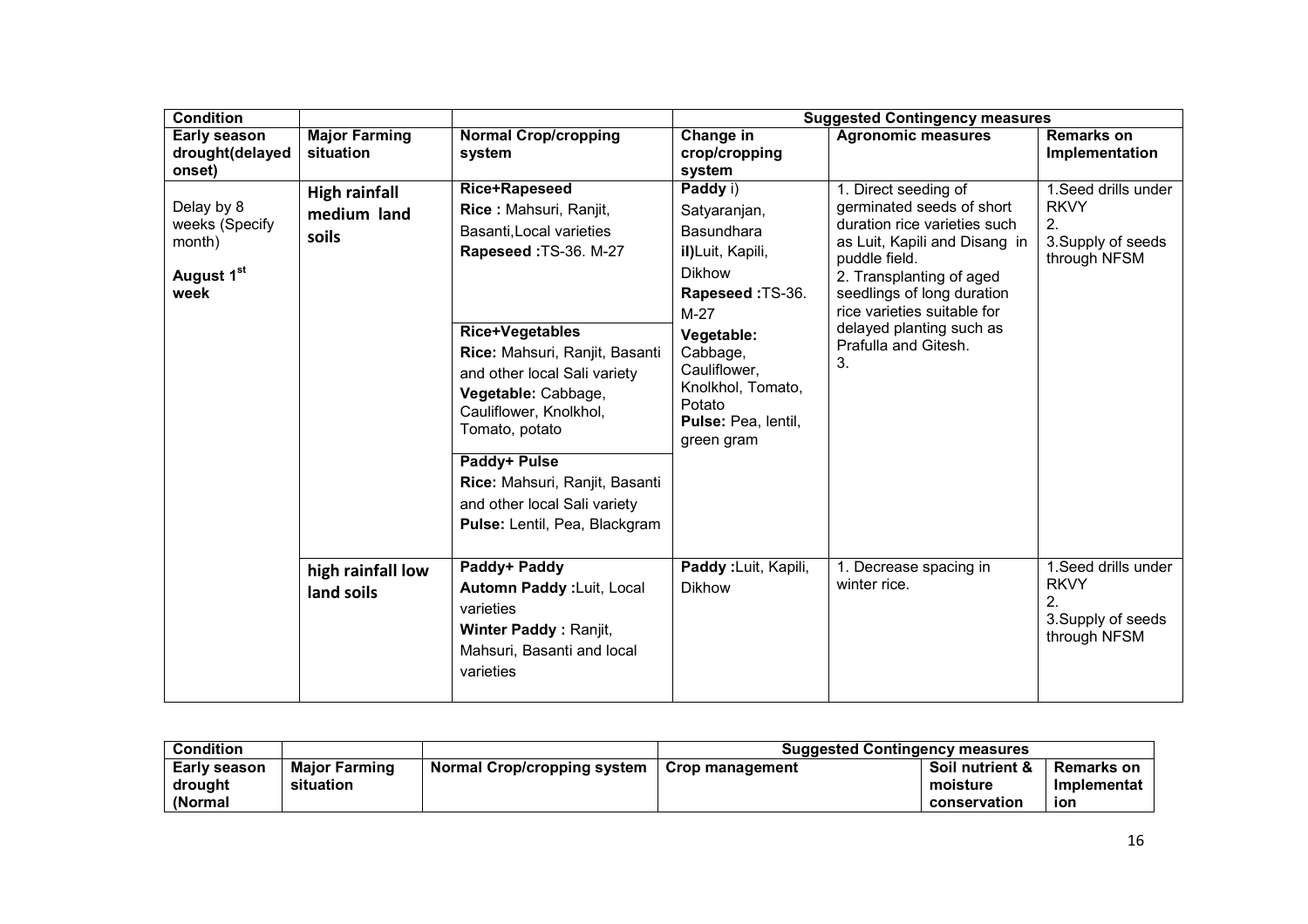| onset)<br>Normal onset<br>followed by<br>$15-20$ days<br>dry spell after<br>sowing<br>leading to<br>poor<br>germination/c<br>rop stand etc. | <b>High rainfall</b><br>medium land<br>soils | <b>Rice+Rapeseed</b><br>Rice: Mahsuri, Ranjit,<br>Basanti, Local varieties<br>Rapeseed: TS-36. M-27<br><b>Rice+Vegetables</b><br>Rice: Mahsuri, Ranjit, Basanti<br>and other local Sali variety<br>Vegetable: Cabbage,<br>Cauliflower, Knolkhol, Tomato,<br>potato<br>Paddy+ Pulse<br>Rice: Mahsuri, Ranjit, Basanti<br>and other local Sali variety<br>Pulse: Lentil, Pea, Blackgram | 1. Re sowing<br>Rice: Mahsuri, Ranjit, Basanti, Local<br>varieties,<br>Rapeseed: TS-36. M-27<br>Vegetable: Cabbage, Cauliflower,<br>Knolkhol, Tomato<br>Pulse: Pea, Lentil, Blackgram | measures<br>1. Split<br>application of N<br>fertilizer<br>2. Application of<br>more organic<br>manure. | 1. Seed drills<br>under RKVY<br>2.<br>3. Supply of<br>seeds<br>through<br><b>NFSM</b> |
|---------------------------------------------------------------------------------------------------------------------------------------------|----------------------------------------------|---------------------------------------------------------------------------------------------------------------------------------------------------------------------------------------------------------------------------------------------------------------------------------------------------------------------------------------------------------------------------------------|---------------------------------------------------------------------------------------------------------------------------------------------------------------------------------------|--------------------------------------------------------------------------------------------------------|---------------------------------------------------------------------------------------|
|                                                                                                                                             | High rainfall low<br>land soils              | <b>Rice+ Rice</b><br>AutomnRice: Luit, Local<br>varieties<br>Winter Rice: Ranjit, Mahsuri,<br>Basanti and local varieties                                                                                                                                                                                                                                                             |                                                                                                                                                                                       |                                                                                                        | 1. Seed drills<br>under RKVY                                                          |

| <b>Condition</b>                                                                                              |                                              |                                                                                                     | <b>Suggested Contingency measures</b>                                                                     |                                                         |                                                                                          |  |
|---------------------------------------------------------------------------------------------------------------|----------------------------------------------|-----------------------------------------------------------------------------------------------------|-----------------------------------------------------------------------------------------------------------|---------------------------------------------------------|------------------------------------------------------------------------------------------|--|
| Mid season<br>drought (long<br>dry spell,<br>consecutive 2<br>weeks rainless<br>$(2.5 \text{ mm})$<br>period) | <b>Major Farming</b><br>situation            | <b>Normal Crop/cropping</b><br>system                                                               | <b>Crop management</b>                                                                                    | Soil nutrient &<br>moisture<br>conservation<br>measures | <b>Remarks on</b><br>Implementation                                                      |  |
| At vegetative<br>stage                                                                                        | <b>High rainfall</b><br>medium land<br>soils | <b>Rice+Rapeseed</b><br>Rice: Mahsuri, Ranjit,<br>Basanti, Local varieties<br>Rapeseed: TS-36. M-27 | 1. Running weeder rice<br>crop when soil loosens<br>2. If standing rice crop<br>demages growing varieties | 1. Life saving<br>irrigation<br>2 Application of<br>KCI | 1. Irrigation under the<br>scheme NREGS/<br><b>IWMP/ RKVY/NFSM</b><br>2. Supply of seeds |  |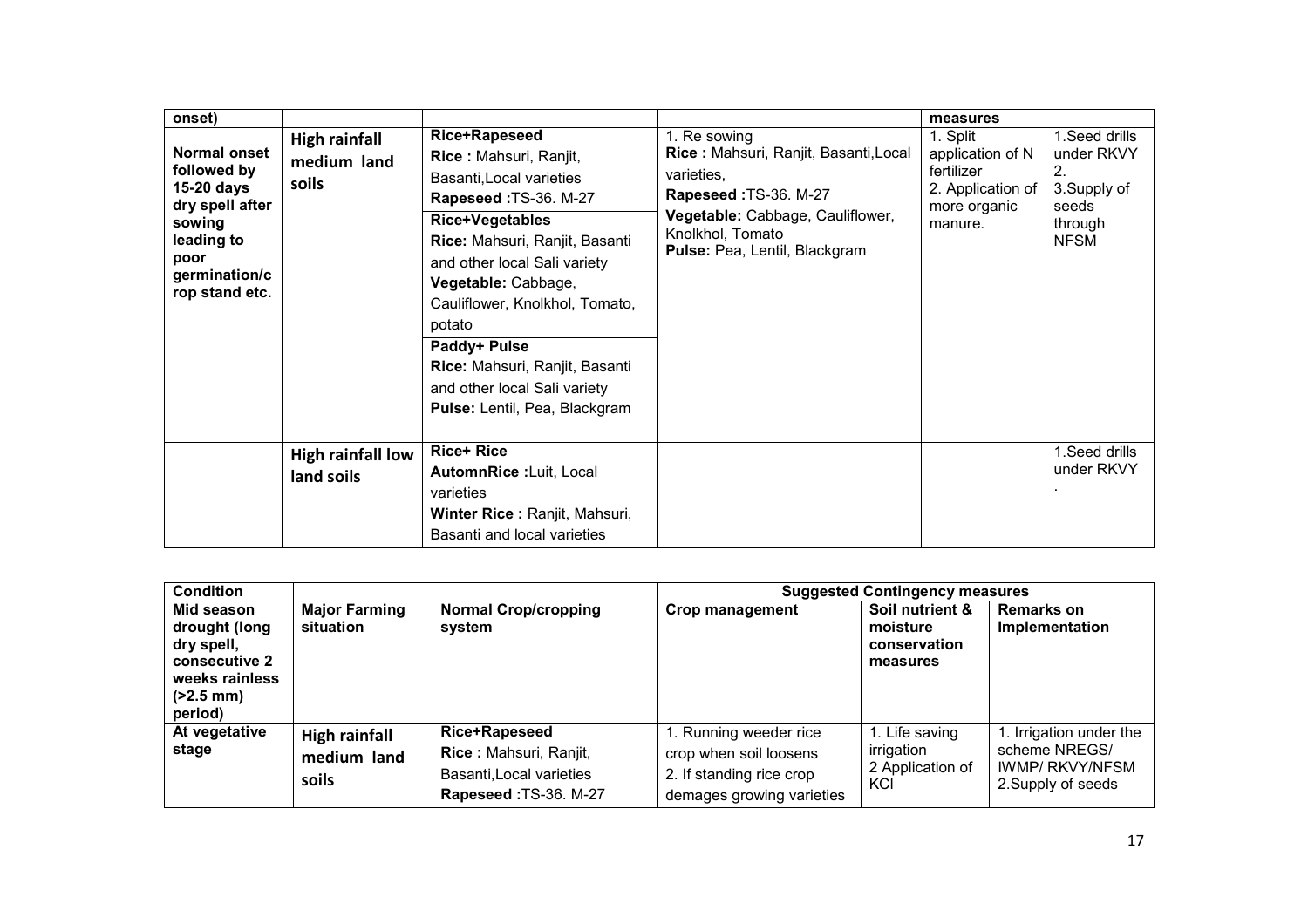|                      | <b>Rice+Vegetables</b>         | such as Basanti, Luit, Kopili |                         | through AAU                                  |
|----------------------|--------------------------------|-------------------------------|-------------------------|----------------------------------------------|
|                      | Rice: Mahsuri, Ranjit, Basanti | Rapeseed: M-27, TS-38         |                         | 3. Supply of seeds                           |
|                      | and other local Sali variety   | Vegetable: Cabbage,           |                         | through NFSM.                                |
|                      | Vegetable: Cabbage,            | Cauliflower, Knolkhol,        |                         | 4. Seed drills under                         |
|                      | Cauliflower, Knolkhol, Tomato, | Tomato.                       |                         | RKVY.                                        |
|                      | potato                         |                               |                         | Rapeseed:                                    |
|                      | Paddy+ Pulse                   |                               |                         | 1. Arragement of                             |
|                      | Rice: Mahsuri, Ranjit, Basanti |                               |                         | proven seeds of                              |
|                      | and other local Sali variety   |                               |                         | variety TS-36.                               |
|                      | Pulse: Lentil, Pea, Blackgram  |                               |                         | Potato:                                      |
|                      |                                |                               |                         | 1. Supply of seeds                           |
|                      |                                |                               |                         | through ASC<br>Vegetable:                    |
|                      |                                |                               |                         | 1. Supply of seeds                           |
|                      |                                |                               |                         | through National                             |
|                      |                                |                               |                         | <b>Horticultural Mission</b>                 |
| <b>High rainfall</b> | <b>Rice+ Rice</b>              | 1. Running weeder rice        | 1. Life saving          | 1. Irrigation under the                      |
| low land soils       | AutomnRice: Luit, Local        | crop when soil loosens        | irrigation              | scheme NREGS/                                |
|                      | varieties                      | 2. If standing rice crop      | 2 Application of<br>KCI | <b>IWMP/ RKVY/NFSM</b><br>2. Supply of seeds |
|                      | Winter Rice: Ranjit, Mahsuri,  | demages growing varieties     |                         | through AAU                                  |
|                      | Basanti and local varieties    | such as Luit, Kopili and      |                         | 3. Supply of seeds                           |
|                      |                                | local varieties.              |                         | through NFSM.                                |
|                      |                                |                               |                         | 4. Seed drills under                         |
|                      |                                |                               |                         | <b>RKVY</b>                                  |

| <b>Condition</b>                          |                                                     |                                                                                                     | <b>Suggested Contingency measures</b>            |                                                         |                                                                                          |  |
|-------------------------------------------|-----------------------------------------------------|-----------------------------------------------------------------------------------------------------|--------------------------------------------------|---------------------------------------------------------|------------------------------------------------------------------------------------------|--|
| Mid season<br>drought (long<br>dry spell) | <b>Major Farming</b><br>situation                   | <b>Normal Crop/cropping</b><br>system                                                               | <b>Crop management</b>                           | Soil nutrient &<br>moisture<br>conservation<br>measures | <b>Remarks on</b><br>Implementation                                                      |  |
| At flowering/<br>fruiting stage           | <b>High rainfall</b><br>medium land<br><b>soils</b> | <b>Rice+Rapeseed</b><br>Rice: Mahsuri, Ranjit,<br>Basanti, Local varieties<br>Rapeseed: TS-36. M-27 | 1. Running weeder rice<br>crop when soil loosens | 1. Life saving<br>irrigation<br>2 Application of<br>KCI | 1. Irrigation under the<br>scheme NREGS/<br><b>IWMP/ RKVY/NFSM</b><br>2. Supply of seeds |  |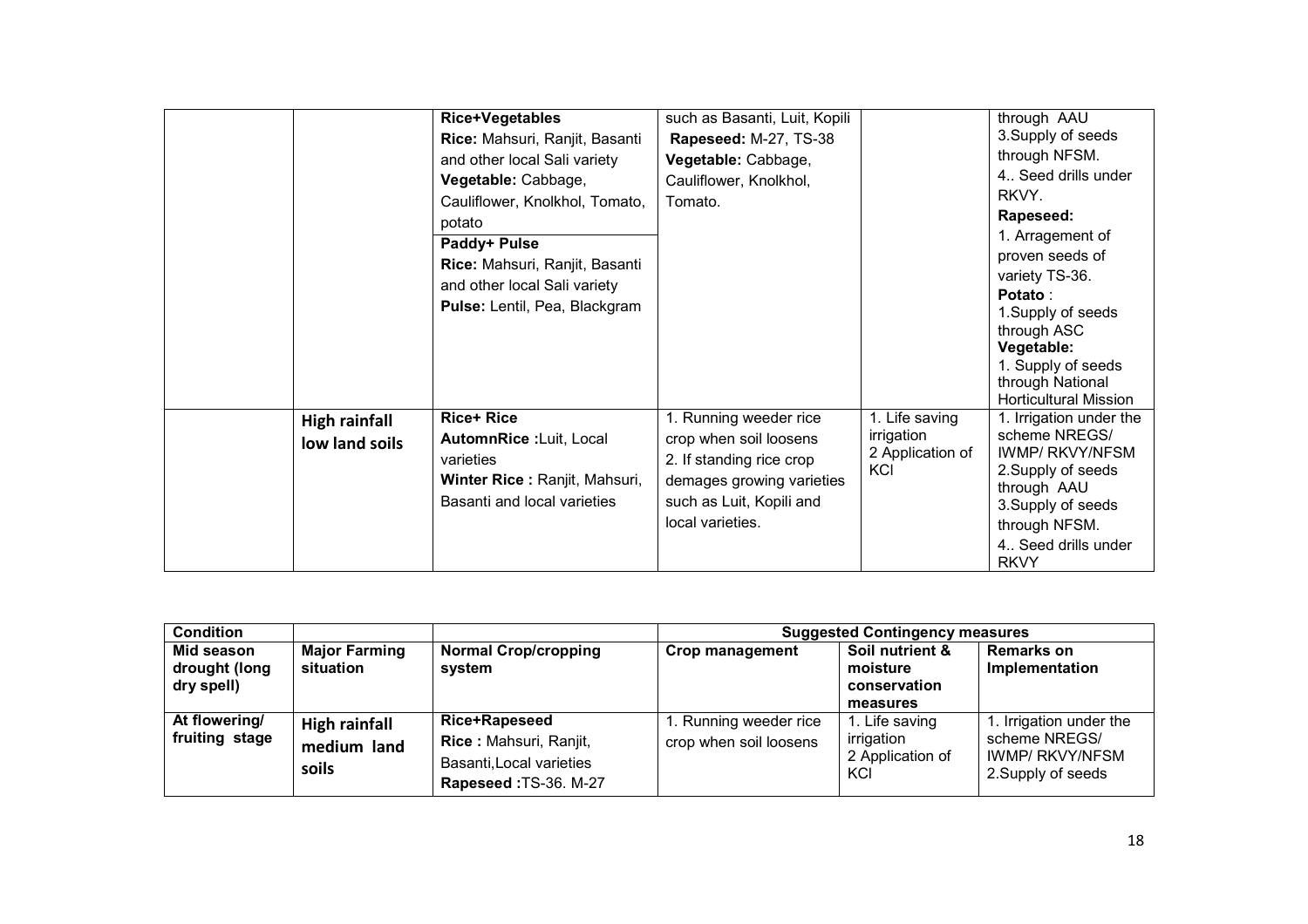|                                        | <b>Rice+Vegetables</b><br>Rice: Mahsuri, Ranjit, Basanti<br>and other local Sali variety<br>Vegetable: Cabbage,<br>Cauliflower, Knolkhol, Tomato,<br>potato<br>Paddy+ Pulse<br>Rice: Mahsuri, Ranjit, Basanti<br>and other local Sali variety<br>Pulse: Lentil, Pea, Blackgram |                                                  |                                                         | through AAU<br>3. Supply of seeds<br>through NFSM.<br>4 Seed drills under<br>RKVY.<br>Rapeseed:<br>1. Arragement of<br>proven seeds of variety<br>TS-36.<br>Potato:<br>1. Supply of seeds<br>through ASC                                                               |
|----------------------------------------|--------------------------------------------------------------------------------------------------------------------------------------------------------------------------------------------------------------------------------------------------------------------------------|--------------------------------------------------|---------------------------------------------------------|------------------------------------------------------------------------------------------------------------------------------------------------------------------------------------------------------------------------------------------------------------------------|
| <b>High rainfall</b><br>low land soils | <b>Rice+ Rice</b><br>AutomnRice:Luit, Local<br>varieties<br>Winter Rice: Ranjit, Mahsuri,<br>Basanti and local varieties                                                                                                                                                       | 1. Running weeder rice<br>crop when soil loosens | 1. Life saving<br>irrigation<br>2 Application of<br>KCI | Vegetable:<br>1. Supply of seeds<br>through National<br><b>Horticultural Mission</b><br>1. Irrigation under the<br>scheme NREGS/<br><b>IWMP/ RKVY/NFSM</b><br>2. Supply of seeds<br>through AAU<br>3. Supply of seeds<br>through NFSM.<br>4 Seed drills under<br>RKVY. |

| <b>Condition</b>                                               |                                              |                                                                                                     | <b>Suggested Contingency measures</b>                                                                |                                                         |                                                                                          |  |
|----------------------------------------------------------------|----------------------------------------------|-----------------------------------------------------------------------------------------------------|------------------------------------------------------------------------------------------------------|---------------------------------------------------------|------------------------------------------------------------------------------------------|--|
| <b>Terminal</b><br>drought (Early<br>withdrawal of<br>monsoon) | <b>Major Farming</b><br>situation            | <b>Normal Crop/cropping</b><br>system                                                               | Crop management                                                                                      | Soil nutrient &<br>moisture<br>conservation<br>measures | <b>Remarks on</b><br>Implementation                                                      |  |
| At flowering/<br>fruiting stage                                | <b>High rainfall</b><br>medium land<br>soils | <b>Rice+Rapeseed</b><br>Rice: Mahsuri, Ranjit,<br>Basanti, Local varieties<br>Rapeseed: TS-36. M-27 | Running weeder rice<br>crop when soil loosens<br>Rapeseed: M-27, TS-38<br>Potato: KufriJyoti, Kufri, | 1. Life saving<br>irrigation<br>2 Application of<br>KCI | 1. Irrigation under the<br>scheme NREGS/<br><b>IWMP/ RKVY/NFSM</b><br>2. Supply of seeds |  |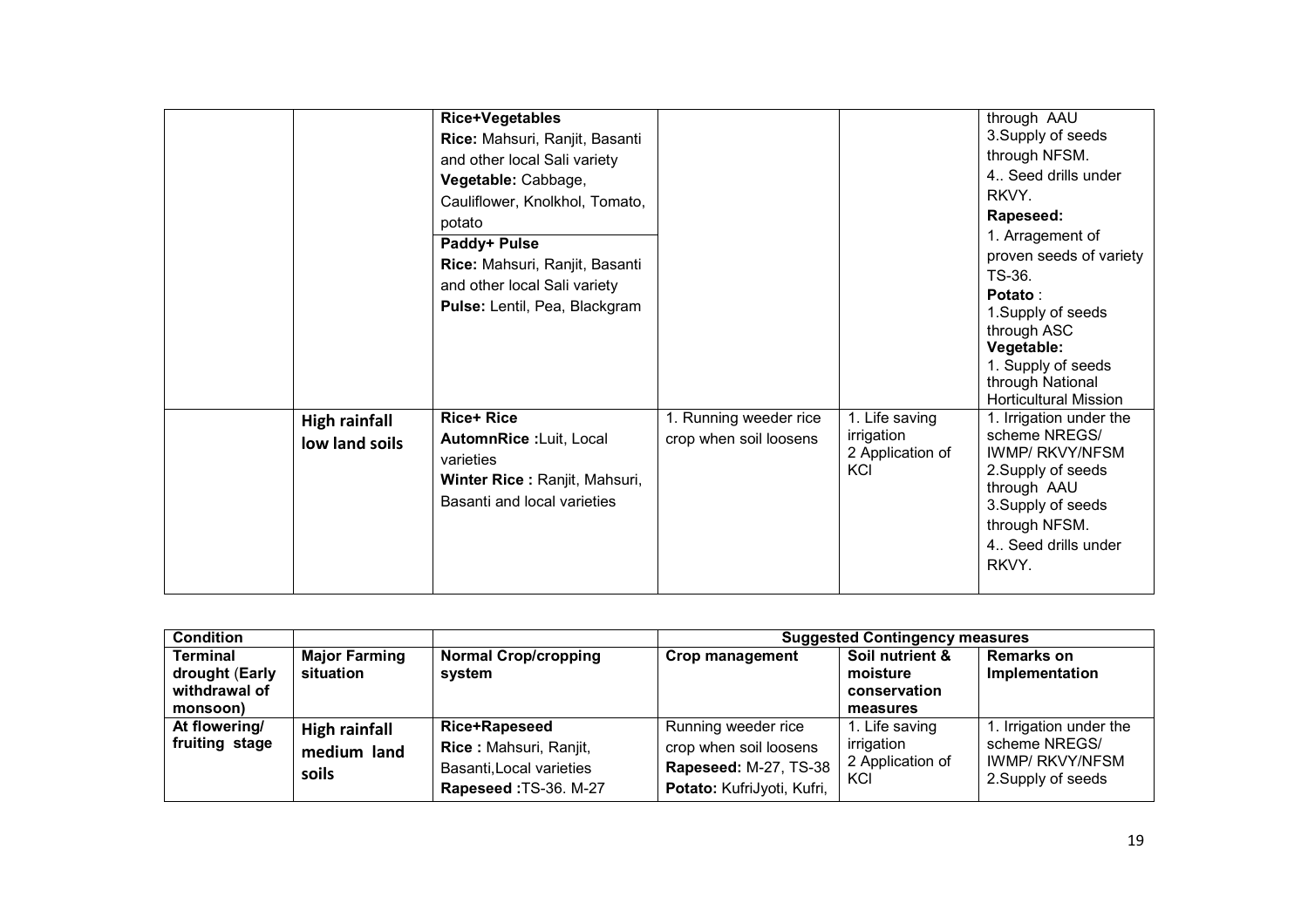|                                        | Rice+Vegetables<br>Rice: Mahsuri, Ranjit, Basanti<br>and other local Sali variety<br>Vegetable: Cabbage,<br>Cauliflower, Knolkhol, Tomato,<br>potato<br>Paddy+ Pulse<br>Rice: Mahsuri, Ranjit, Basanti<br>and other local Sali variety<br>Pulse: Lentil, Pea, Blackgram | Chandramukhi<br>KufriMegha<br>Vegetable: Cabbage,<br>Cauliflower, Knolkhol,<br>Tomato. | through AAU<br>3. Supply of seeds<br>through NFSM.<br>4 Seed drills under<br>RKVY.<br>Rapeseed:<br>1. Arragement of<br>proven seeds of variety<br>TS-36.<br><b>Potato:</b><br>1. Supply of seeds<br>through ASC<br>Vegetable:<br>1. Supply of seeds<br>through National<br><b>Horticultural Mission</b> |
|----------------------------------------|-------------------------------------------------------------------------------------------------------------------------------------------------------------------------------------------------------------------------------------------------------------------------|----------------------------------------------------------------------------------------|---------------------------------------------------------------------------------------------------------------------------------------------------------------------------------------------------------------------------------------------------------------------------------------------------------|
| <b>High rainfall</b><br>low land soils | <b>Rice+ Rice</b><br>AutomnRice: Luit, Local<br>varieties<br>Winter Rice: Ranjit, Mahsuri,<br>Basanti and local varieties                                                                                                                                               |                                                                                        |                                                                                                                                                                                                                                                                                                         |

### 2.1.2 Drought - Irrigated situation

| <b>Condition</b>                                                          |                                                |                                                    | <b>Suggested Contingency measures</b> |                       |                                      |  |
|---------------------------------------------------------------------------|------------------------------------------------|----------------------------------------------------|---------------------------------------|-----------------------|--------------------------------------|--|
|                                                                           | <b>Major Farming</b><br>situation <sup>'</sup> | <b>Normal Crop/cropping</b><br>system <sup>g</sup> | Change in crop/cropping<br>system"    | Agronomic<br>measures | <b>Remarks on</b><br>Implementation' |  |
| <b>Delayed</b><br>release of<br>water in<br>canals due to<br>low rainfall | Not applicable                                 |                                                    |                                       |                       |                                      |  |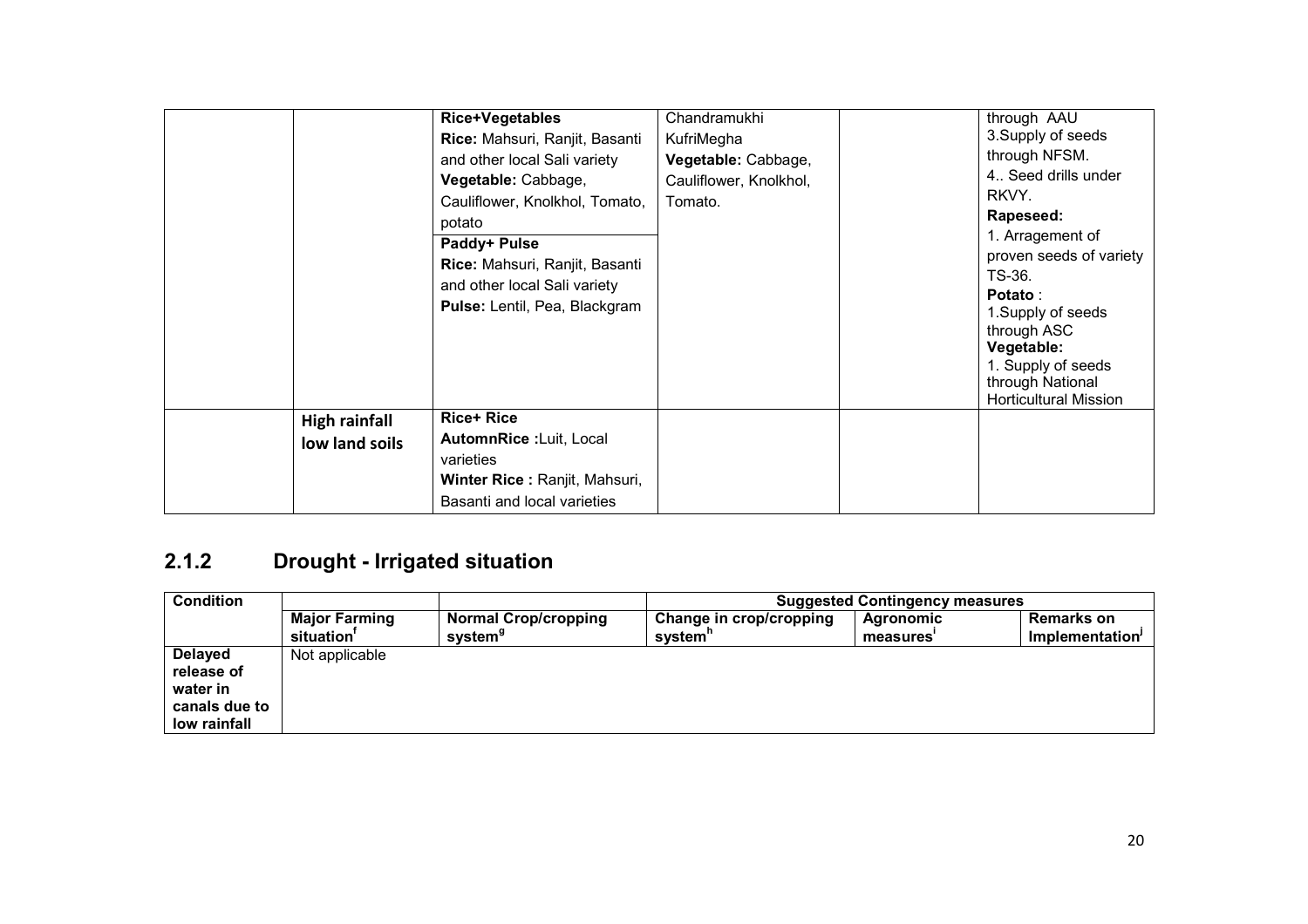| <b>Condition</b>                                                                                                                                                |                                                |                                                    | <b>Suggested Contingency measures</b>                                 |                                                            |                                                  |  |
|-----------------------------------------------------------------------------------------------------------------------------------------------------------------|------------------------------------------------|----------------------------------------------------|-----------------------------------------------------------------------|------------------------------------------------------------|--------------------------------------------------|--|
|                                                                                                                                                                 | <b>Major Farming</b><br>situation <sup>'</sup> | <b>Normal Crop/cropping</b><br>system <sup>g</sup> | Change in crop/cropping<br>system <sup>h</sup>                        | <b>Agronomic</b><br>measures'                              | <b>Remarks on</b><br>Implementation <sup>1</sup> |  |
| Limited<br>release of<br>water in<br>canals due to<br>low rainfall<br>Non release of<br>water in canals<br>under delayed<br>onset of<br>monsoon in<br>catchment |                                                |                                                    |                                                                       |                                                            |                                                  |  |
| <b>Insufficient</b><br>groundwater<br>recharge due<br>to low rainfall                                                                                           | Tube well alluvial<br>soil                     | Paddy                                              | Aerobic Rice, Maize and<br>vegetables (Tomato, Chilli<br>and Brinjal) | 1. Limited irrigation<br>2. Alternate Furrow<br>irrigation | 1. Seeds through<br>ASC, NFSM,<br>NHM etc.       |  |

#### 2.2 Unusual rains (untimely, unseasonal etc) (for both rainfed and irrigated situations)

| <b>Condition</b>                                                                  | <b>Suggested contingency measure</b> |                         |                                                                                                                  |                                                                                                                                            |  |
|-----------------------------------------------------------------------------------|--------------------------------------|-------------------------|------------------------------------------------------------------------------------------------------------------|--------------------------------------------------------------------------------------------------------------------------------------------|--|
| <b>Continuous high</b><br>rainfall in a short<br>span leading to<br>water logging | Vegetative stage <sup>k</sup>        | <b>Flowering stage'</b> | Crop maturity stage <sup>m</sup>                                                                                 | Post harvest <sup>n</sup>                                                                                                                  |  |
| <b>Rice</b>                                                                       | Provide drainage                     | Provide drainage        | Drain out<br>Harvesting at physiological<br>maturity stage                                                       | Stock the harvest under shed,<br>threshing should be done as<br>quickly as possible.                                                       |  |
| <b>Rapeseed</b>                                                                   | Provide drainage                     | Provide drainage        | Drain out<br>Harvesting at physiological<br>maturity stage and Harvest<br>of pigeon pea for vegetable<br>Purpose | Immediately bring the harvested<br>rapeseed to safe place under the<br>shed. Threshing and storing of<br>the grain should be done quickly. |  |
| Lentil                                                                            | Provide drainage                     | Provide drainage        | Drain out<br>Harvest at physiological<br>maturity stage.                                                         | Immediately bring the harvested<br>rapeseed to safe place under the<br>shed. Threshing and storing of                                      |  |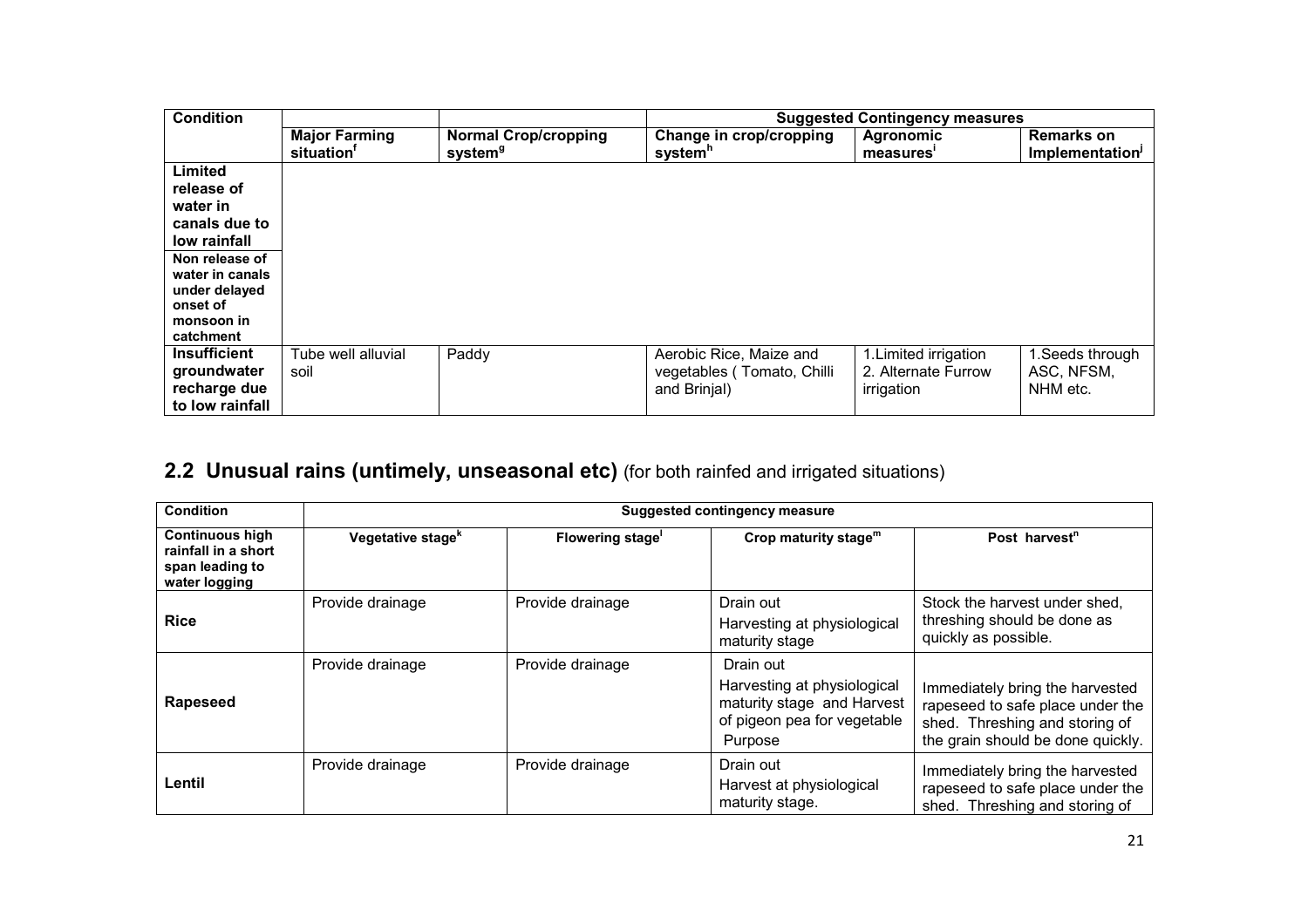|                                                                |                                                                                       |                                                                                       |                                                                                                    | the grain should be done quickly.                                                                                                          |
|----------------------------------------------------------------|---------------------------------------------------------------------------------------|---------------------------------------------------------------------------------------|----------------------------------------------------------------------------------------------------|--------------------------------------------------------------------------------------------------------------------------------------------|
| Pea                                                            | Provide drainage                                                                      | Provide drainage                                                                      | Drain out<br>Harvesting at physiological<br>maturity stage.                                        | Immediately bring the harvested<br>rapeseed to safe place under the<br>shed. Threshing and storing of<br>the grain should be done quickly. |
| <b>Horticulture</b>                                            |                                                                                       |                                                                                       |                                                                                                    |                                                                                                                                            |
| <b>Potato</b>                                                  | 1. Provide drainage<br>2. Spray chemicals against<br>disease like blight as<br>needed | 1. Provide drainage<br>2. Spray chemicals against<br>disease like blight as<br>needed | Immediate harvesting<br>washing of tuber to free from<br>soil and drying in well aerated<br>place. | Washing of tuber to free from soil<br>and drying in well aerated and dry<br>place.                                                         |
| Rabi vegetables                                                | Provide drainage                                                                      | Provide drainage                                                                      | Drain out<br>Harvest at physiological<br>maturity stage.                                           | Sell out immediately                                                                                                                       |
| <b>Kharif vegetables</b>                                       | Provide drainage                                                                      | Provide drainage                                                                      | Drain out<br>Harvest at physiological<br>maturity stage.                                           | Sell out immediately                                                                                                                       |
| <b>Arecanut</b>                                                | Provide drainage                                                                      | Provide drainage                                                                      | Harvest as when ready to do<br>SO.                                                                 | 1. Sell out the stock immediately<br>2. Bury in upland soil to cure.                                                                       |
| Coconut                                                        | Provide drainage                                                                      | Provide drainage                                                                      | Harvest as when ready to do<br>SO.                                                                 | 1. Sell out the stock                                                                                                                      |
| Heavy rainfall with<br>high speed winds in<br>a short span $2$ |                                                                                       |                                                                                       |                                                                                                    |                                                                                                                                            |
| <b>Rice</b>                                                    | Provide drainage                                                                      | Provide drainage                                                                      | Drain out<br>Harvesting at physiological<br>maturity stage                                         | Stock the harvest under shed,<br>threshing should be done as<br>quickly as possible.                                                       |
| <b>Horticulture</b>                                            |                                                                                       |                                                                                       |                                                                                                    |                                                                                                                                            |
| <b>Kharif vegetables</b>                                       | Provide drainage                                                                      | Provide drainage                                                                      | Drain out<br>Harvest at physiological<br>maturity stage.                                           | Sell out immediately                                                                                                                       |
| <b>Arecanut</b>                                                | Provide drainage                                                                      | Provide drainage                                                                      | Harvest as when ready to do<br>SO.                                                                 | 1. Sell out the stock immediately<br>2. Bury in upland soil to cure.                                                                       |
| Coconut                                                        | Provide drainage                                                                      | Provide drainage                                                                      | Harvest as when ready to do<br>SO.                                                                 | 1. Sell out the stock                                                                                                                      |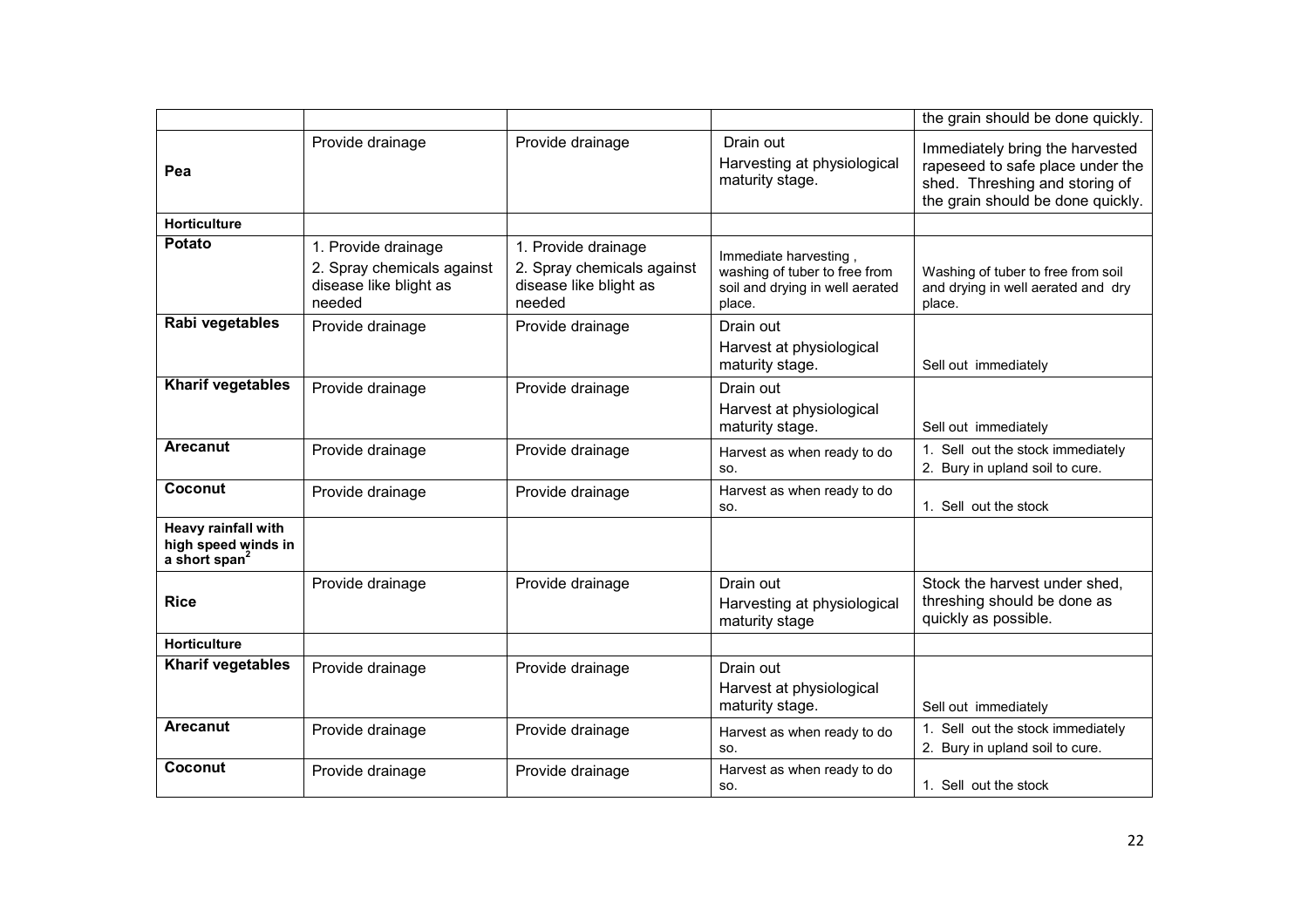| <b>Outbreak of pests</b><br>and diseases due to<br>unseasonal rains |                                                                                                                                                                                                                                                                                                                                                                                                                                                                                                                    |                                                                                                                                                                                                                  |                                                                                                                                                                       |                                                                                                 |
|---------------------------------------------------------------------|--------------------------------------------------------------------------------------------------------------------------------------------------------------------------------------------------------------------------------------------------------------------------------------------------------------------------------------------------------------------------------------------------------------------------------------------------------------------------------------------------------------------|------------------------------------------------------------------------------------------------------------------------------------------------------------------------------------------------------------------|-----------------------------------------------------------------------------------------------------------------------------------------------------------------------|-------------------------------------------------------------------------------------------------|
| <b>Rice</b>                                                         | Rice caseworm<br>1. Removal of water<br>2. Alternate floodin& drying<br>3. Application of pesticides<br><b>Hispa</b><br>Stem bore<br>1. Periodical removal of<br>water from field.<br>2. Application of pesticides<br><b>Whorl Maggot</b><br>1. Release of Azolla<br>2. Application of pesticides<br><b>Stem Borer</b><br>1. Alternate removal of<br>water & flooding.<br>2. Use of shelter for bird in<br>field<br>3. Application of N fertilizer<br>4. Application of pesticides<br><b>Rodent-Poison baiting</b> | Stem borer-<br>1. Use of shelter for bird in<br>field<br>2. Application of pesticides<br>Gandhi bug<br>1. Use light trap<br>2. Use of bait<br>3. Application of pesticides<br><b>Rodent-Poison baiting</b>       | Stem borer-<br>1. Use of shelter for bird in<br>field<br>2. Application of pesticides<br>Rodent-Poison baiting                                                        | 1. Fumigation of store<br>2. Application of pesticides as<br>necessary<br>Rodent-Poison baiting |
| Rapeseed                                                            | <b>Aphid &amp;Mustard Sawfly -</b><br>Use of pesticides                                                                                                                                                                                                                                                                                                                                                                                                                                                            | Aphid & Mustard Sawfly -<br>Use of pesticides                                                                                                                                                                    |                                                                                                                                                                       | 1. Fumigation of store<br>2. Application of pesticides as<br>necessary<br>Rodent-Poison baiting |
| Lentil                                                              | Wet rot-drainage and<br>application of pesticides<br>Wilt-Drainage, chemical<br>application<br>Pod borer- Use light trap,<br>Hand picking and Use of<br>insecticides.<br>Pulse bug- Application of<br>pesticides                                                                                                                                                                                                                                                                                                   | Wet rot-drainage and<br>application of pesticides<br>Wilt-Drainage, chemical<br>application<br>Pod borer- Use light trap,<br>Hand picking and Use of<br>insecticides.<br>Pulse bug- Application of<br>pesticides | Wet rot-drainage and<br>application of pesticides<br>Wilt-Drainage, chemical<br>application<br>Pod borer- Use light trap,<br>Hand picking and Use of<br>insecticides. | Seed mix with black piper<br>powder against bruchids                                            |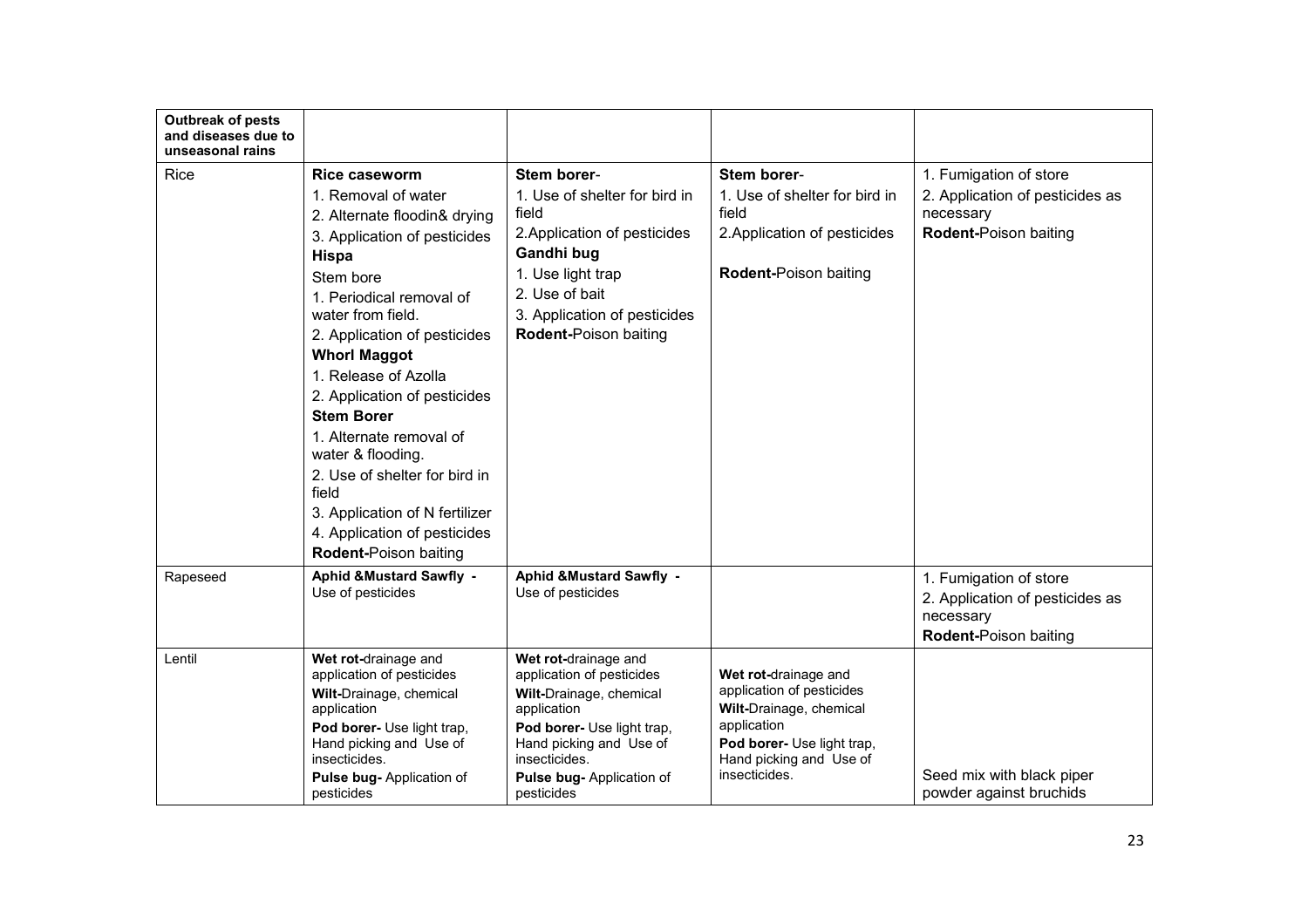| Pea                      | Wilt-Drainage, chemical<br>application<br>Pod borer- Use light trap,<br>Hand picking and Use of<br>insecticides.<br>Pulse bug- Application of<br>pesticides                                                          | Wilt-Drainage, chemical<br>application<br>Pod borer- Use light trap,<br>Hand picking and Use of<br>insecticides.<br>Pulse bug- Application of<br>pesticides                                                          | Wilt-Drainage, chemical<br>application<br>Pod borer- Use light trap,<br>Hand picking and Use of<br>insecticides.                                                                                                           | Seed mix with black piper<br>powder against bruchids                                                                              |
|--------------------------|----------------------------------------------------------------------------------------------------------------------------------------------------------------------------------------------------------------------|----------------------------------------------------------------------------------------------------------------------------------------------------------------------------------------------------------------------|----------------------------------------------------------------------------------------------------------------------------------------------------------------------------------------------------------------------------|-----------------------------------------------------------------------------------------------------------------------------------|
| <b>Horticulture</b>      |                                                                                                                                                                                                                      |                                                                                                                                                                                                                      |                                                                                                                                                                                                                            |                                                                                                                                   |
| <b>Potato</b>            | Late blight- Application of<br>pesticides regularly since<br>Dec., 10.                                                                                                                                               | Late blight-Application of<br>pesticides regularly since<br>Dec., 10.                                                                                                                                                | Late blight- Application of<br>pesticides regularly since<br>Dec., 10.                                                                                                                                                     |                                                                                                                                   |
|                          | Wilt- drainage of excess<br>water, chemical treatment                                                                                                                                                                | Wilt- drainage of excess<br>water, chemical treatment                                                                                                                                                                | Wilt- drainage of excess<br>water, chemical treatment                                                                                                                                                                      | Chemical treatment with boric acid.<br>mancozeb and also with malathion<br>dust; netting with mosquito net in<br>PTM endemic area |
|                          | Aphid &epilachna beetle-<br>Application of pesticides                                                                                                                                                                | Aphid &epilachna beetle-<br>Application of pesticides                                                                                                                                                                | Aphid &epilachna beetle-<br>Application of pesticides                                                                                                                                                                      |                                                                                                                                   |
| Rabi vegetables          | Wilt-drainage, biocontrol,<br>chemical control<br>Late blight of tomato-<br>Chemical control                                                                                                                         | Wilt-drainage, biocontrol,<br>chemical control<br>Late blight of tomato-<br>Chemical control                                                                                                                         | Wilt-drainage, biocontrol,<br>chemical control<br>Late blight of tomato-<br>Chemical control                                                                                                                               |                                                                                                                                   |
| <b>Kharif vegetables</b> | Wilt- drainage, chemical<br>treatment                                                                                                                                                                                | Wilt- drainage, chemical<br>treatment                                                                                                                                                                                | Wilt- drainage, chemical<br>treatment                                                                                                                                                                                      |                                                                                                                                   |
| Arecanut                 | Yellowing of leave-Drainage<br>& Chemical treatment<br>Nut splitting- Drainage&<br>borax treatment.<br>Ganoderma- Cultural<br>practices, Chemical control<br>Spindle rot, bud rot, stem<br>bleeding-chemical control | Yellowing of leave-Drainage<br>& Chemical treatment<br>Nut splitting- Drainage &<br>borax treatment<br>Ganoderma- Cultural<br>practices, Chemical control<br>Spindle rot, bud rot, stem<br>bleeding-chemical control | Yellowing of leave-Drainage<br>& Chemical treatment<br><b>Nut splitting-</b> Drainage &<br>borax treatment<br>Ganoderma-Cultural<br>practices, Chemical control<br>Spindle rot, bud rot, stem<br>bleeding-chemical control |                                                                                                                                   |
| Coconut                  | Ganoderma- Cultural<br>practices, Chemical control<br>Spindle rot, bud rot, stem<br>bleeding-chemical control                                                                                                        | Ganoderma- Cultural<br>practices, Chemical control<br>Spindle rot, bud rot, stem<br>bleeding-chemical control                                                                                                        | Ganoderma-Cultural<br>practices, Chemical control<br>Spindle rot, bud rot, stem<br>bleeding-chemical control                                                                                                               |                                                                                                                                   |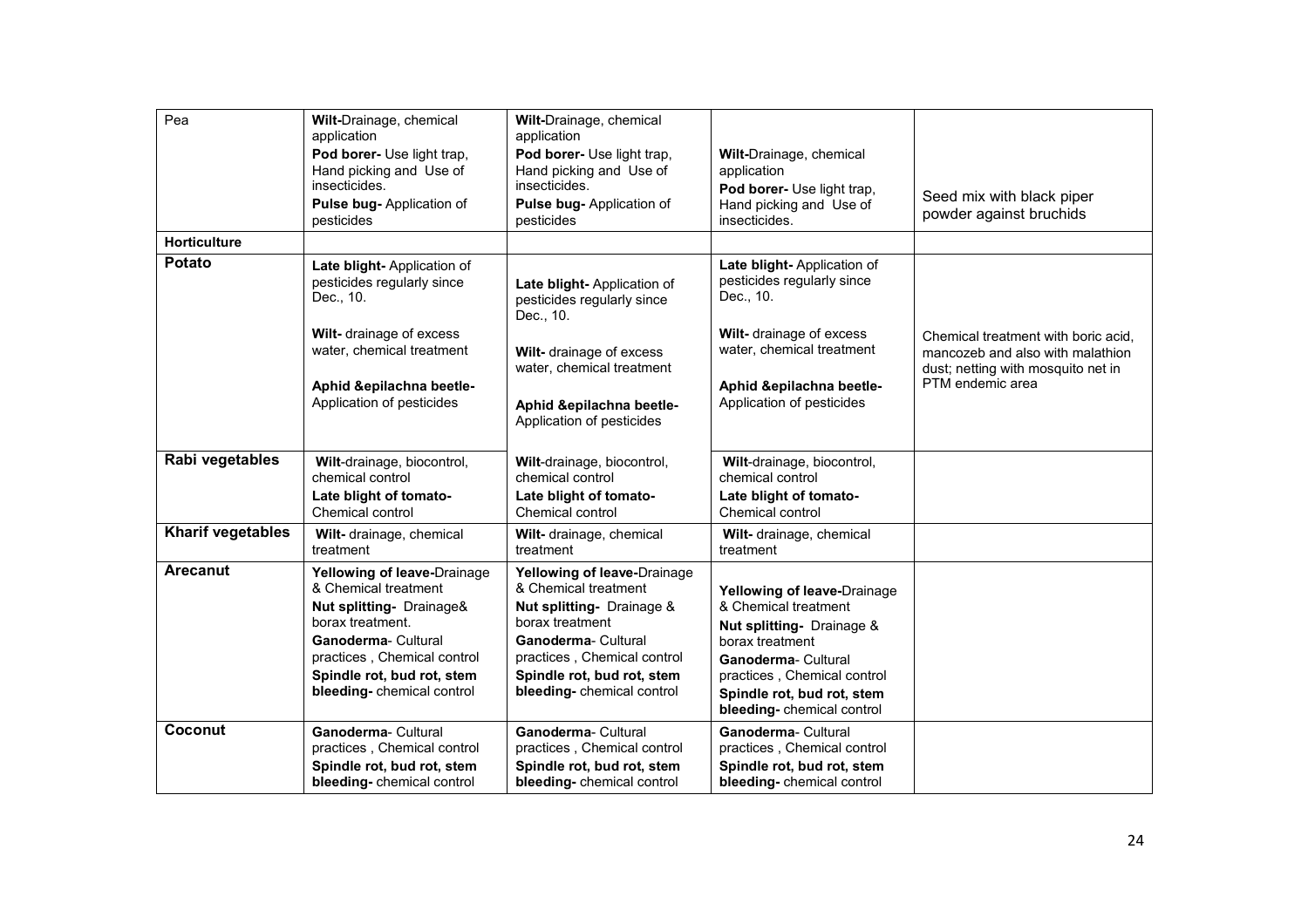# 2.3 Floods

| <b>Condition</b>                                                   | $\mathbf{o}$<br><b>Suggested contingency measure</b>         |                                                                                                                                  |                                                                               |                                                                                                             |  |
|--------------------------------------------------------------------|--------------------------------------------------------------|----------------------------------------------------------------------------------------------------------------------------------|-------------------------------------------------------------------------------|-------------------------------------------------------------------------------------------------------------|--|
| Transient water logging/<br>partial inundation                     | Seedling / nursery stage                                     | <b>Vegetative stage</b>                                                                                                          | <b>Reproductive stage</b>                                                     | At harvest                                                                                                  |  |
| Rice                                                               | 1. Drainage of water<br>2. Resowing of seeds if<br>necessary | 1. Drainage of excess water                                                                                                      | 1. Drainage of excess<br>water                                                | 1. Harvesting of crop at<br>physillological maturity.                                                       |  |
| <b>Horticulture</b>                                                |                                                              |                                                                                                                                  |                                                                               |                                                                                                             |  |
| Gourds                                                             | 1. Drainage of water<br>2. Resowing of seeds if<br>necessary | 1. Drainage of excess water<br>2. Loosening of soil following<br>drainage.                                                       | 1. Drainage of excess<br>water<br>2. Loosening of soil<br>following drainage. | 1. Harvesting of crop at<br>physiliological maturity.<br>2. Loosening of soil at<br>physiologicall maturity |  |
| Other vegetables                                                   | 1. Drainage of water<br>2. Resowing of seeds if<br>necessary | 1. Drainage of excess water<br>2. Loosening of soil following<br>drainage.                                                       | 1. Drainage of excess<br>water<br>2. Loosening of soil<br>following drainage. | 1. Harvesting of crop at<br>physiliological maturity.<br>2. Loosening of soil at<br>physiologicall maturity |  |
| <b>Continuous submergence</b><br>for more than 2 days <sup>2</sup> |                                                              |                                                                                                                                  |                                                                               |                                                                                                             |  |
| Rice                                                               | Resowing of seeds                                            | 1. Resowing of sprouted<br>seedlings of short duration<br>variety<br>2. Replantin with seedlings of<br>staggered rice varieties. |                                                                               | 1. Immediate harvesting and<br>drying on raised platform or<br>bar.                                         |  |
| <b>Horticulture</b>                                                |                                                              |                                                                                                                                  |                                                                               |                                                                                                             |  |
| Gourds                                                             | 1. Drainage of water<br>2. Resowing of seeds if<br>necessary | 1. Drainage of excess water<br>2. Loosening of soil following<br>drainage.                                                       | 1. Drainage of excess<br>water<br>2. Loosening of soil<br>following drainage. | 1. Harvesting of crop at<br>physiliological maturity.<br>2. Loosening of soil at<br>physiologicall maturity |  |
| Other vegetables                                                   | 1. Drainage of water<br>2. Resowing of seeds if              | 1. Drainage of excess water<br>2. Loosening of soil following                                                                    | 1. Drainage of excess<br>water                                                | 1. Harvesting of crop at<br>physiliological maturity.                                                       |  |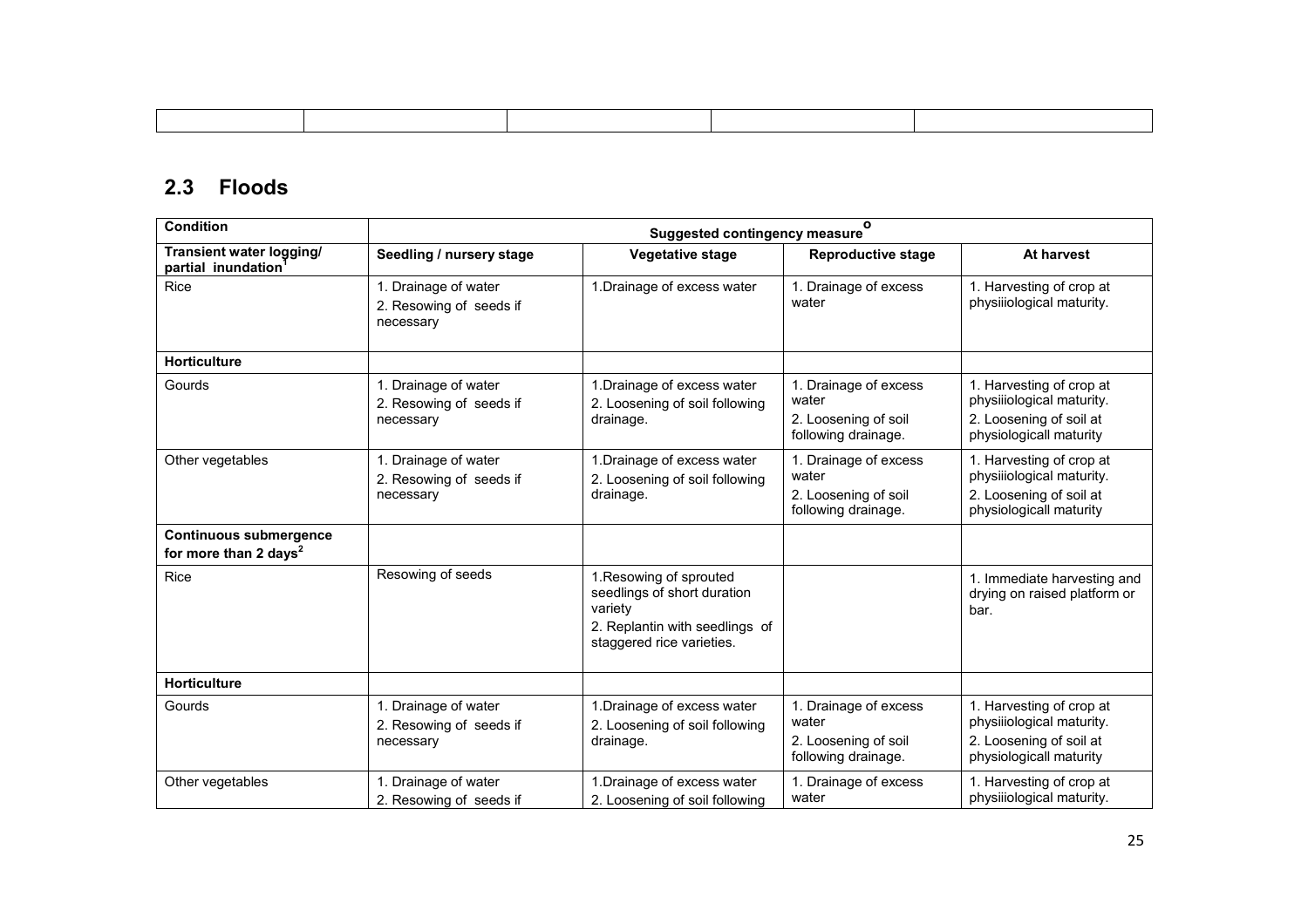|                                  | necessary                                                    | drainage.                                                                  | 2. Loosening of soil<br>following drainage.                                  | 2. Loosening of soil at<br>physiologicall maturity                                                          |
|----------------------------------|--------------------------------------------------------------|----------------------------------------------------------------------------|------------------------------------------------------------------------------|-------------------------------------------------------------------------------------------------------------|
| Gourds                           | 1. Drainage of water<br>2. Resowing of seeds if<br>necessary | 1. Drainage of excess water<br>2. Loosening of soil following<br>drainage. | . Drainage of excess<br>water<br>2. Loosening of soil<br>following drainage. | 1. Harvesting of crop at<br>physiiiological maturity.<br>2. Loosening of soil at<br>physiologicall maturity |
| Sea water intrusion <sup>3</sup> |                                                              | -                                                                          | -                                                                            | -                                                                                                           |

### 2.4 Extreme events: Heat wave / Cold wave/Frost/ Hailstorm /Cyclone :

| <b>Extreme event type</b>     | Suggested contingency measure |                         |                           |                            |  |  |  |
|-------------------------------|-------------------------------|-------------------------|---------------------------|----------------------------|--|--|--|
|                               | Seedling / nursery stage      | Vegetative stage        | <b>Reproductive stage</b> | At harvest                 |  |  |  |
| <b>Heat Wave</b> <sup>p</sup> |                               | Not Encountered         |                           |                            |  |  |  |
| Cold wave <sup>q</sup>        |                               | Not Encountered         |                           |                            |  |  |  |
| <b>Frost</b>                  | Not Encountered               |                         |                           |                            |  |  |  |
| <b>Hailstorm</b>              |                               |                         |                           |                            |  |  |  |
| Tomato                        |                               |                         |                           | Provision for plastic roof |  |  |  |
| Banana                        |                               | Replanting as necessary |                           |                            |  |  |  |
| <b>Horticulture</b>           |                               |                         |                           |                            |  |  |  |
| Tomato                        |                               |                         |                           |                            |  |  |  |
| <b>Beans</b>                  |                               |                         |                           |                            |  |  |  |
| Banana                        |                               | Replanting              |                           |                            |  |  |  |

# 2.5 Contingent strategies for Livestock, Poultry & Fisheries

# 2.5.1 Livestock

|                 | <b>Suggested contingency measures</b>                                |                                  |                                 |  |  |
|-----------------|----------------------------------------------------------------------|----------------------------------|---------------------------------|--|--|
|                 | Before the event <sup>®</sup><br>After the event<br>During the event |                                  |                                 |  |  |
| <b>Drought</b>  |                                                                      |                                  |                                 |  |  |
| Feed and fodder | 1. Extensive fodder cultivation                                      | 1. Supply of fodder from already | 1. Supply of feed and fodder to |  |  |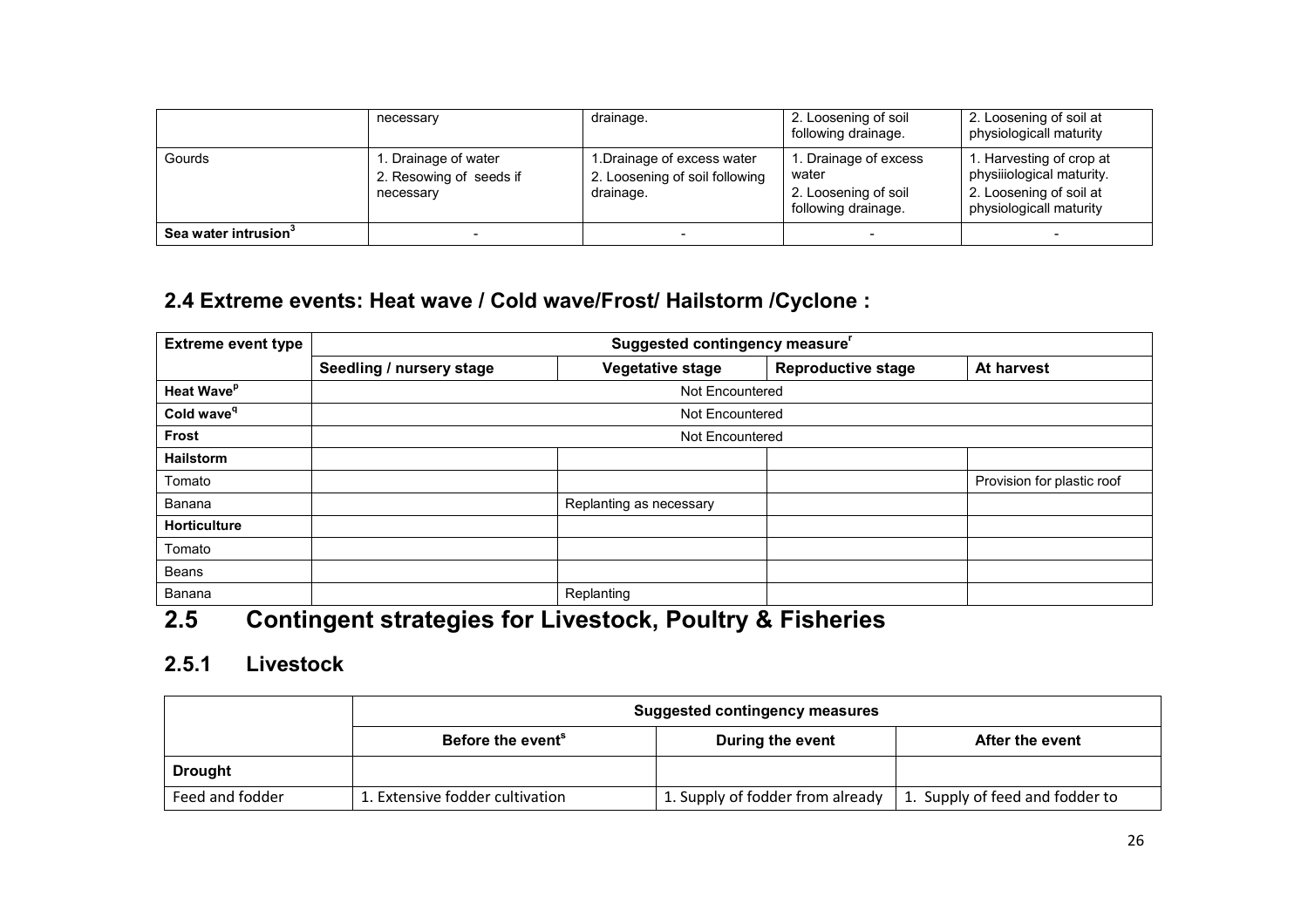| availability       | 2. Conservation of fodder by silage and      | cultivated field or from         | continue.                         |
|--------------------|----------------------------------------------|----------------------------------|-----------------------------------|
|                    | hay making.                                  | conserved unit.                  | 2. Fodder regeneration programme. |
|                    | 3. Stocking of concentrate feed in           | 2. Supply of concentrate feed to | 3. Cultivation of quick growing   |
|                    | sufficient quantities.                       | the animal growers in sufficient | fodder species.                   |
|                    | 4. Database and contact information of       | quantities.                      |                                   |
|                    | private fodder grower in the district and    |                                  |                                   |
|                    | outside.                                     |                                  |                                   |
|                    | 5. Awareness on nutritional management       |                                  |                                   |
|                    | of livestock during drought.                 |                                  |                                   |
| Drinking Water     | 1. Installation of deep tube wells at        | 1. Supply of water from deep     | Supply of clean water based on    |
|                    | suitable location and interval               | tube well                        | need.                             |
|                    | 2. Contact water tanker service in case of   | 2. Supply of clean water through |                                   |
|                    | emergencies.                                 | tanker service.                  |                                   |
| Health and disease | 1. Storage of sufficient medicines specially | 1. Supply of 27ehydration        | 1. Regular health check up        |
| management         | for rehydration therapy.                     | medicines                        |                                   |
|                    | 2. Preparedness for veterinary mobile        | 2. Regular health check up       |                                   |
|                    | team.                                        | 3. Mobile veterinary team        |                                   |
|                    | 3. Awareness on livestock management         | service for heat stroke,         |                                   |
|                    | during drought.                              | dehydration etc.                 |                                   |
|                    | 4. Linkage/liasoning for insurance of        |                                  |                                   |
|                    | animal                                       |                                  |                                   |
|                    |                                              |                                  |                                   |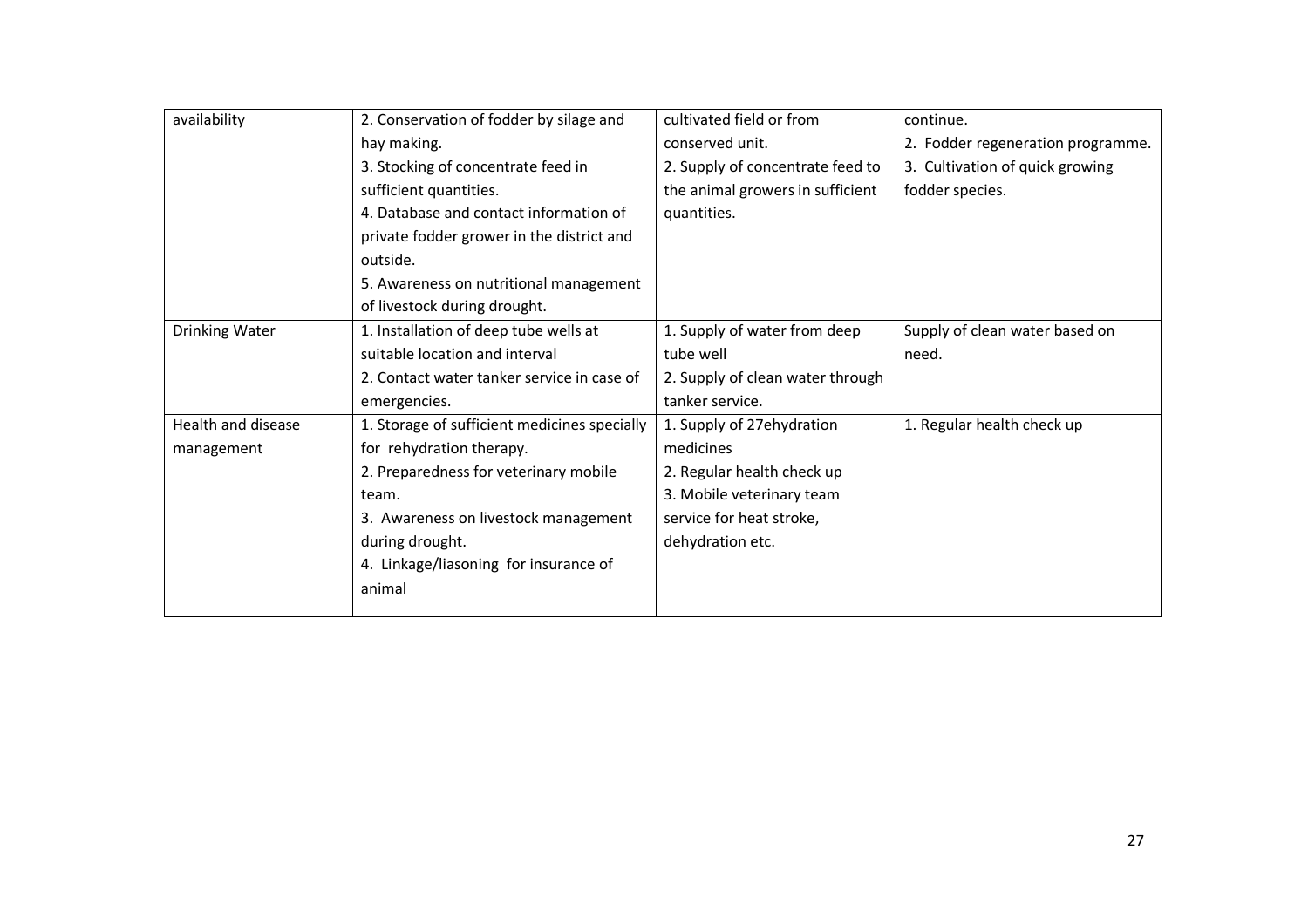| <b>Floods</b>                    |                                                                                                                                                                                                                                                                                                                                                                                                                                                                                                                                                                                              |                                                                                                                                 |                                                                                                                                                                                                                                                         |
|----------------------------------|----------------------------------------------------------------------------------------------------------------------------------------------------------------------------------------------------------------------------------------------------------------------------------------------------------------------------------------------------------------------------------------------------------------------------------------------------------------------------------------------------------------------------------------------------------------------------------------------|---------------------------------------------------------------------------------------------------------------------------------|---------------------------------------------------------------------------------------------------------------------------------------------------------------------------------------------------------------------------------------------------------|
| Feed and fodder<br>availability  | 1. Fodder cultivation at extensive scale.<br>2. Conservation of fodder by silage and<br>hey.<br>3. Stocking of concentrate feed in<br>sufficient quantity in feed bank.<br>4. Establishing community fodder bank.<br>5. Animal insurance.                                                                                                                                                                                                                                                                                                                                                    | 1. Distribution of feed<br>concentrate and fodder by<br>speed boat.                                                             | 1. Distribution of feed concentrate<br>and fodder.<br>2. Programme for fodder<br>regeneration and cultivation.                                                                                                                                          |
| Drinking water                   | 1. Arrangement for clean drinking water<br>by tube well in high shelter areas.                                                                                                                                                                                                                                                                                                                                                                                                                                                                                                               | 1. Supply of clean drinking<br>water.                                                                                           | 1. Supply of clean drinking water<br>2. Renovation of damaged tube<br>wells.                                                                                                                                                                            |
| Health and disease<br>management | 1. Awareness generation programme for<br>proper health management of animals<br>during flood.<br>2. Prophylactic vaccination against HS,<br>BQ, FMD, Anthrax, swine fever,<br>Enterotoxaemia, etc.<br>3. Stocking of sufficient medicines<br>specially antidiarrhoeal, antipyretic,<br>ruminotoric, antibiotics, vitamins,<br>minerals and I. V. fluid.<br>4. Formation of mobile veterinary team<br>5. Preparedness for mobile veterinary<br>team equipped motor boat faciltities<br>along with necessary testing kit,<br>medicines etc.<br>6. Linkage/liasoning for insurance of<br>animal | 1. Regular health check up.<br>2. Mobile veterinary teams<br>pressed into service.<br>3. Conducting mass animal<br>health camp. | 1. Disinfection operation throughout<br>the area.<br>2. Provide treatment facility against<br>post flood disease like diarrhea,<br>fever, debility, jaundice etc.<br>3. Regular health check up.<br>4. Culling of sick animals<br>5. Insurance payment. |
| Cyclone                          |                                                                                                                                                                                                                                                                                                                                                                                                                                                                                                                                                                                              |                                                                                                                                 |                                                                                                                                                                                                                                                         |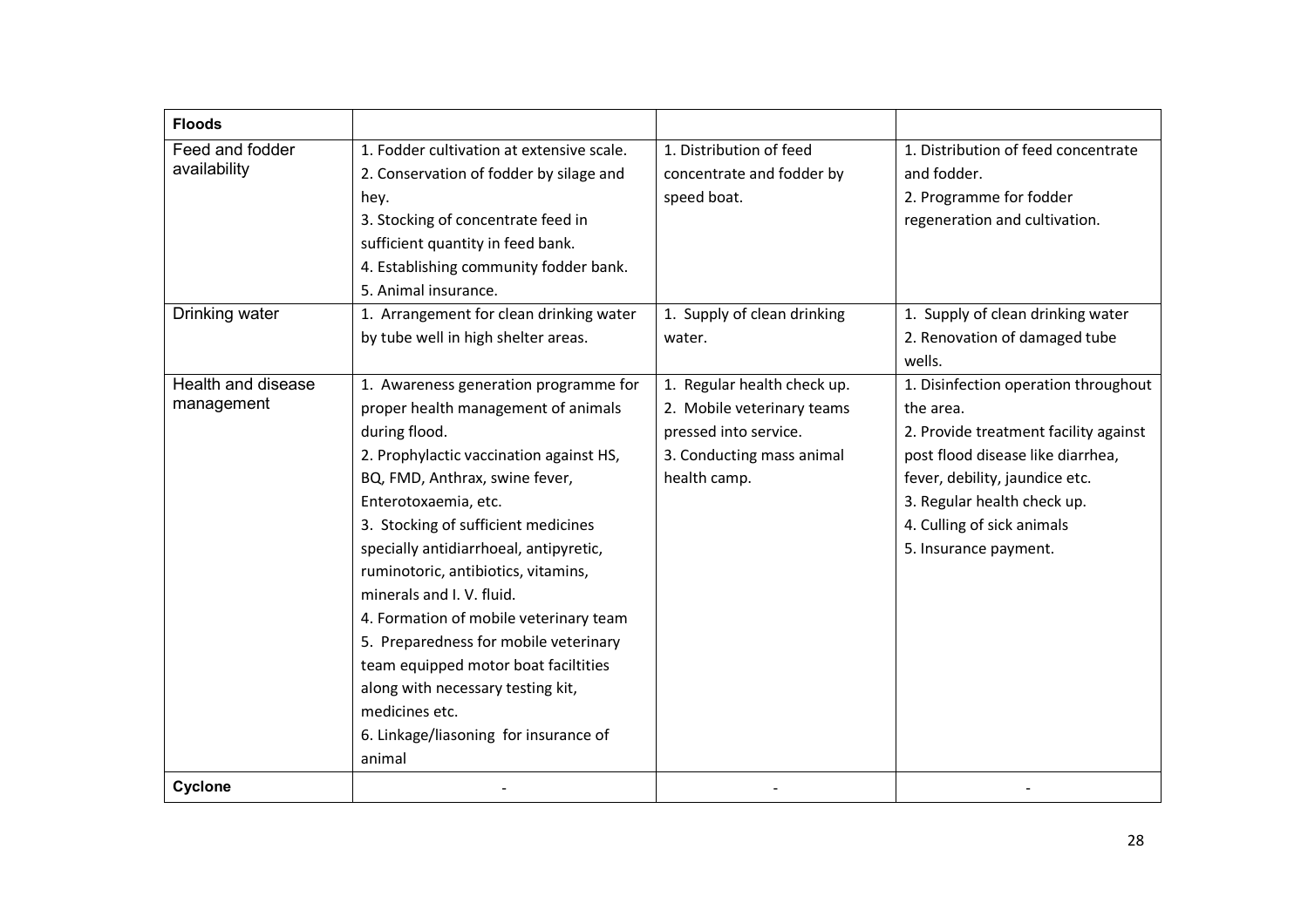| Feed and fodder availability      |                              |                          |           |
|-----------------------------------|------------------------------|--------------------------|-----------|
| Drinking water                    |                              |                          |           |
| Health and disease<br>management  |                              |                          |           |
| Heat wave and cold<br>wave        | $\qquad \qquad \blacksquare$ | $\overline{\phantom{0}}$ | $\,$ $\,$ |
| Shelter/environment<br>management |                              |                          |           |
| Health and disease<br>management  |                              |                          |           |
|                                   |                              |                          |           |

#### 2.5.2 Poultry

|                              | Suggested contingency measures                                           | Convergence/linkag<br>es with ongoing<br>programs, if any |                                                                                                                                                                 |                                 |  |  |
|------------------------------|--------------------------------------------------------------------------|-----------------------------------------------------------|-----------------------------------------------------------------------------------------------------------------------------------------------------------------|---------------------------------|--|--|
|                              | Before the event <sup>a</sup>                                            | During the event<br>After the event                       |                                                                                                                                                                 |                                 |  |  |
| <b>Drought</b>               |                                                                          |                                                           |                                                                                                                                                                 |                                 |  |  |
| Shortage of feed ingredients | 1. Storage of concentrate<br>feed in sufficient quantity<br>in feed bank | 1. Supply of<br>concentrate feedfrom<br>the feed bank.    | 1. Uninterrupted supply<br>of concentrate feed<br>2. Analysis of merits and<br>demerits of prevailing<br>system and<br>modifications for future<br>eventuality. | Shortage of feed<br>ingredients |  |  |
| Drinking Water               | 1. Installation of deep<br>tube well.<br>2. Awareness generation.        | 2. Supply of good<br>quality drinking water.              | Evaluation of adequacy<br>of drinking water and<br>action for future event,                                                                                     | Drinking Water                  |  |  |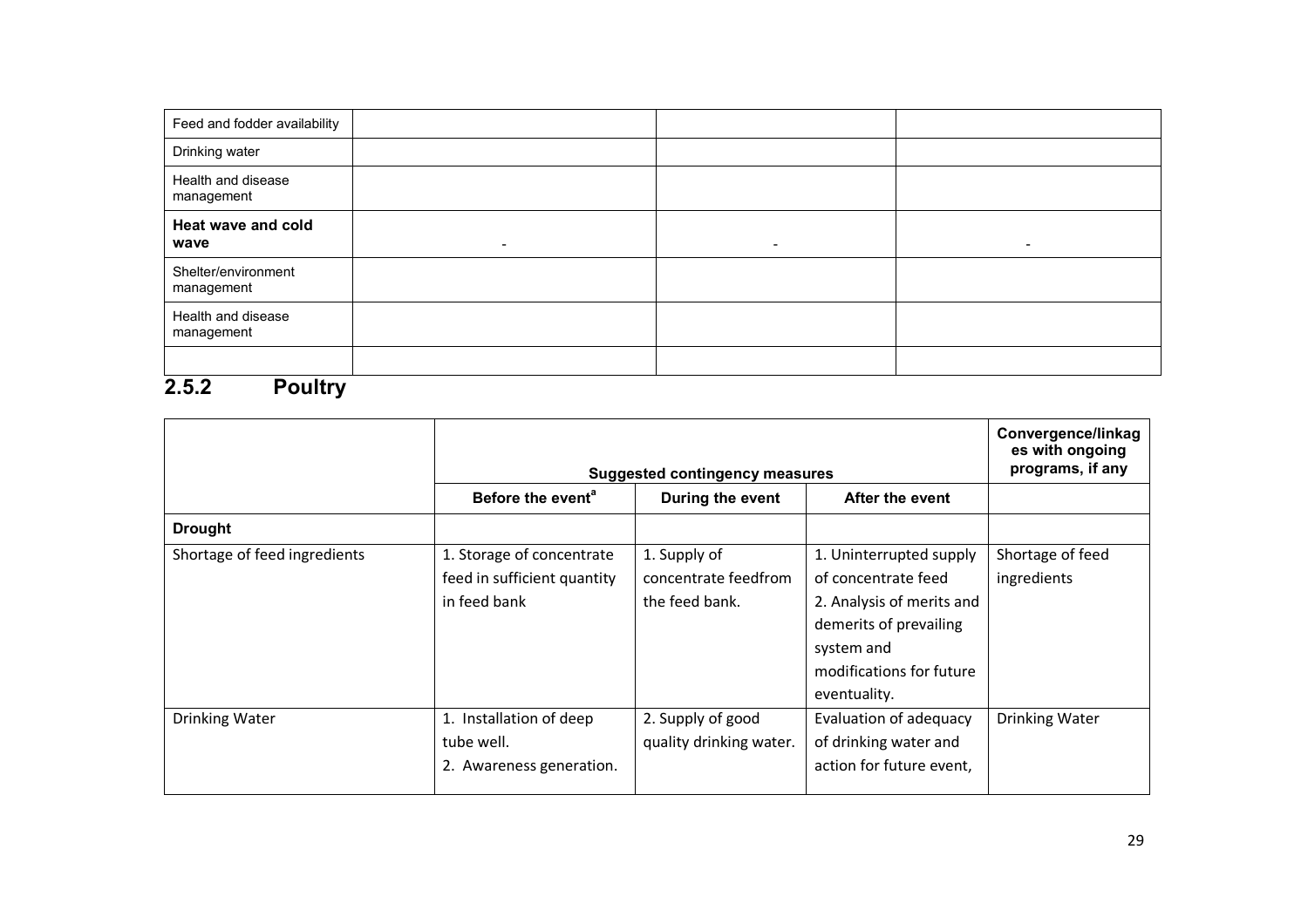| Health and disease management | 1. Preparedness for      | 1. Regular health    | 1. Regular health check | Health and disease |
|-------------------------------|--------------------------|----------------------|-------------------------|--------------------|
|                               | veterinary dispensaries  | check up through     | up                      | management         |
|                               | and mobile team.         | dispensaries and     | 2. Financial assistance |                    |
|                               | 2. Storage of veterinary | mobile expert team.  | to the losing poultry   |                    |
|                               | medicine specially for   | 2. Supply of         | bird                    |                    |
|                               | rehydration therapy in   | dehydration medicine | 3. Evaluation of        |                    |
|                               | sufficient quantity      |                      | adequacy of drinking    |                    |
|                               | 3. Awareness generation  |                      | water and action for    |                    |
|                               | about the health and     |                      | future event.           |                    |
|                               | hygiene management of    |                      |                         |                    |
|                               | poultry.                 |                      |                         |                    |
|                               | 4. Insurance of animals  |                      |                         |                    |
|                               |                          |                      |                         |                    |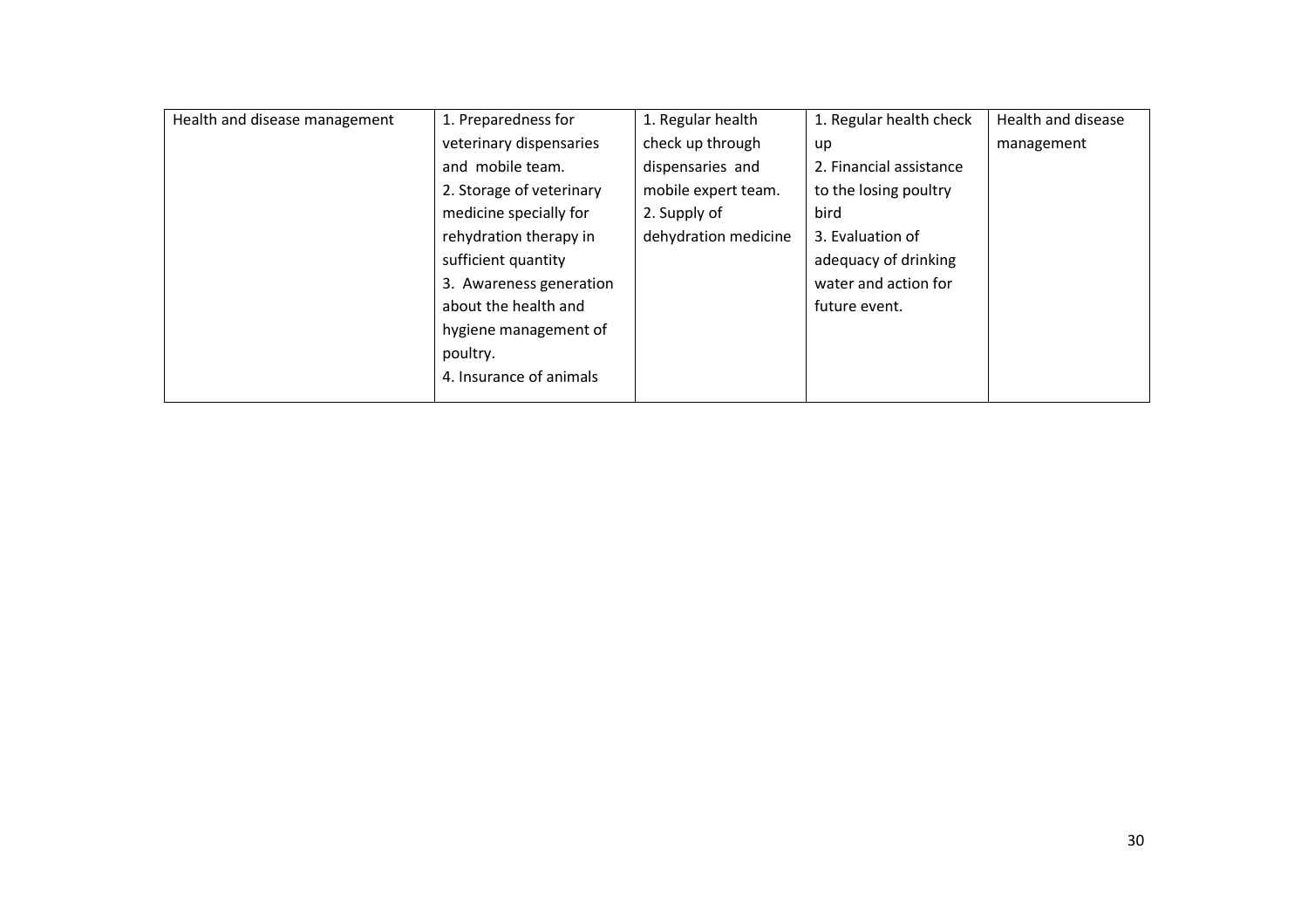| <b>Floods</b>                 |                                                                                                                                                                                                             |                                                                                                                                                  |                                                                                                        |  |
|-------------------------------|-------------------------------------------------------------------------------------------------------------------------------------------------------------------------------------------------------------|--------------------------------------------------------------------------------------------------------------------------------------------------|--------------------------------------------------------------------------------------------------------|--|
| Shortage of feed ingredients  | 1. Storage of concentrate<br>feed in sufficient quantity                                                                                                                                                    | Distribution of<br>concentrate feed at<br>war footing.                                                                                           | Supply of concentrate<br>feed                                                                          |  |
| Drinking water                | Installation of tube well                                                                                                                                                                                   | Supply of pure<br>drinking water.                                                                                                                | Disinfections of<br>contaminated drinking<br>water facility                                            |  |
| Health and disease management | 1. Awareness generation<br>for proper health<br>management of poultry.<br>2.<br>3. Stocking of sufficient<br>medicine<br>4. Prophylactic vaccination<br>against Ranikhet disease,<br>IBD, Fowl cholera etc. | 1. Regular health<br>check up mainly by<br>mobile veterinary<br>team with motor boat<br>2. Making medicine<br>available at the<br>poultry units. | 1. Disinfection<br>operation throughout<br>the flood affected areas.<br>2. Regular health check<br>up. |  |
| Cyclone                       |                                                                                                                                                                                                             |                                                                                                                                                  |                                                                                                        |  |
| Heat wave and cold wave       |                                                                                                                                                                                                             |                                                                                                                                                  |                                                                                                        |  |

a based on forewarning wherever available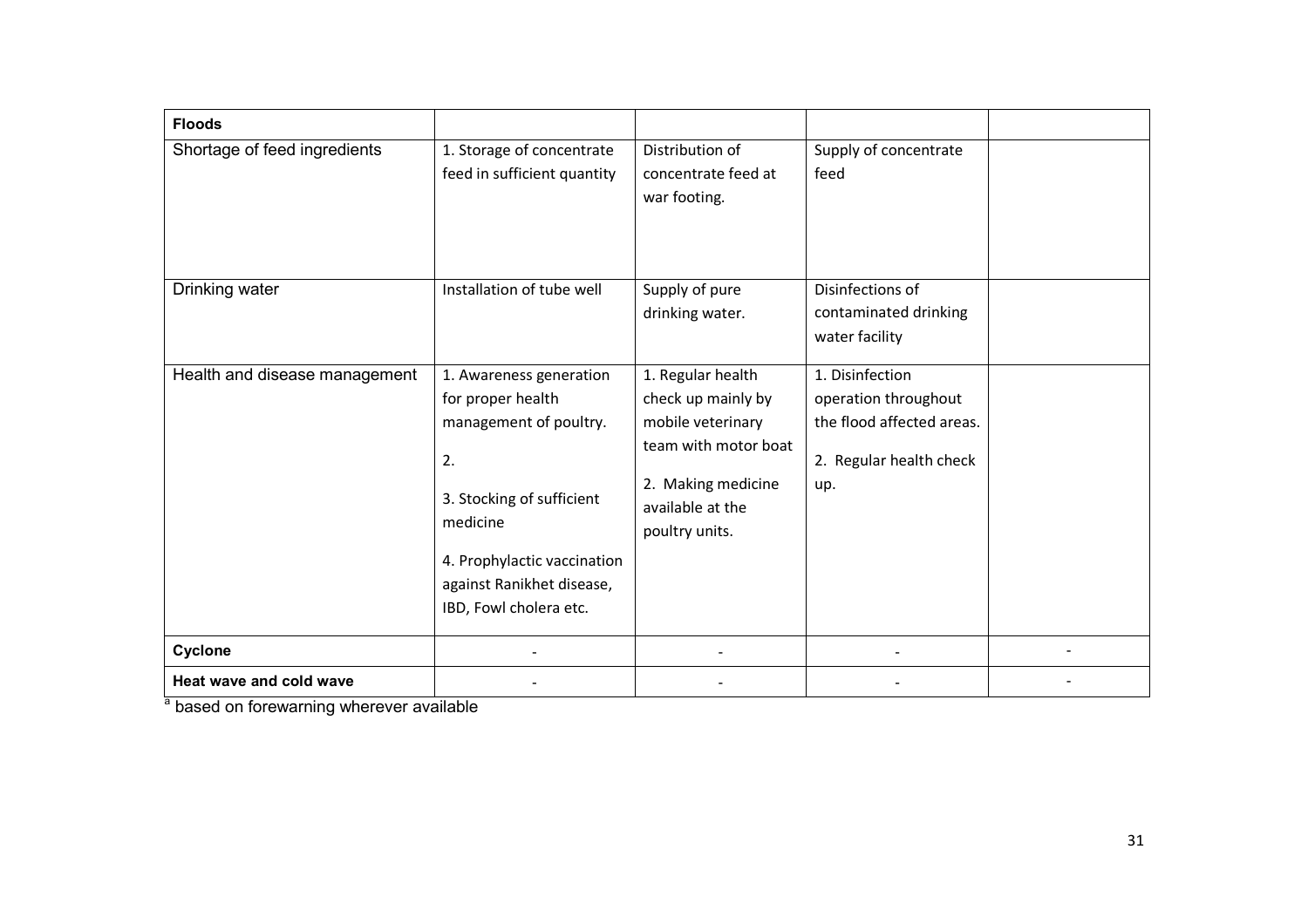#### 2.5.3 Fisheries/ Aquaculture

|                                                                         | <b>Suggested contingency measures</b>                                        |                                                                                                             |                                                                        |  |  |
|-------------------------------------------------------------------------|------------------------------------------------------------------------------|-------------------------------------------------------------------------------------------------------------|------------------------------------------------------------------------|--|--|
|                                                                         | Before the event <sup>a</sup>                                                | During the event                                                                                            | After the event                                                        |  |  |
| 1) Drought                                                              |                                                                              |                                                                                                             |                                                                        |  |  |
| A. Capture                                                              |                                                                              |                                                                                                             |                                                                        |  |  |
| Inland<br>(i) Shallow water depth due to<br>insufficient rains/inflow   | Closing of Out let.                                                          | Disease control measures.<br>Partial Harvesting.                                                            | Construction of water retaining<br>structure.<br>Removal of sediments. |  |  |
| (ii) Changes in water quality                                           | Removal of aquatic weeds.<br>Closing of inlets.                              | Application of lime.                                                                                        | Control of excess aquatic vegetation.                                  |  |  |
| (iii) Any other                                                         |                                                                              |                                                                                                             |                                                                        |  |  |
| <b>B.</b> Aquaculture                                                   |                                                                              |                                                                                                             |                                                                        |  |  |
| (i) Shallow water in ponds due to<br>insufficient rains/inflow          | 1. Seepage control.<br>2. Outlet control if any.                             | 1. Disease control measure.<br>2. Partial Harvesting.<br>3.pumping of water from nearby<br>sources, if any. | 1. Removal of dead fish.<br>2. Stocking of fingerling.                 |  |  |
| (ii) Impact of silt load build up in ponds<br>/ change in water quality | 1. Removal of silt.<br>2. Liming adequately.<br>3. Water quality management. | 1. Application of lime and KmnO4.                                                                           | 1. Checking of the stock.<br>2. Removal of silt.                       |  |  |
| (iii) Any other                                                         |                                                                              |                                                                                                             |                                                                        |  |  |
| 2) Floods                                                               |                                                                              |                                                                                                             |                                                                        |  |  |
| A. Capture                                                              |                                                                              | ۰                                                                                                           | $\blacksquare$                                                         |  |  |
| Inland<br>(i) Average compensation paid due to<br>loss of human life    |                                                                              |                                                                                                             |                                                                        |  |  |
| (ii) No. of boats / nets/damaged                                        |                                                                              |                                                                                                             |                                                                        |  |  |
| (iii) No.of houses damaged                                              |                                                                              |                                                                                                             |                                                                        |  |  |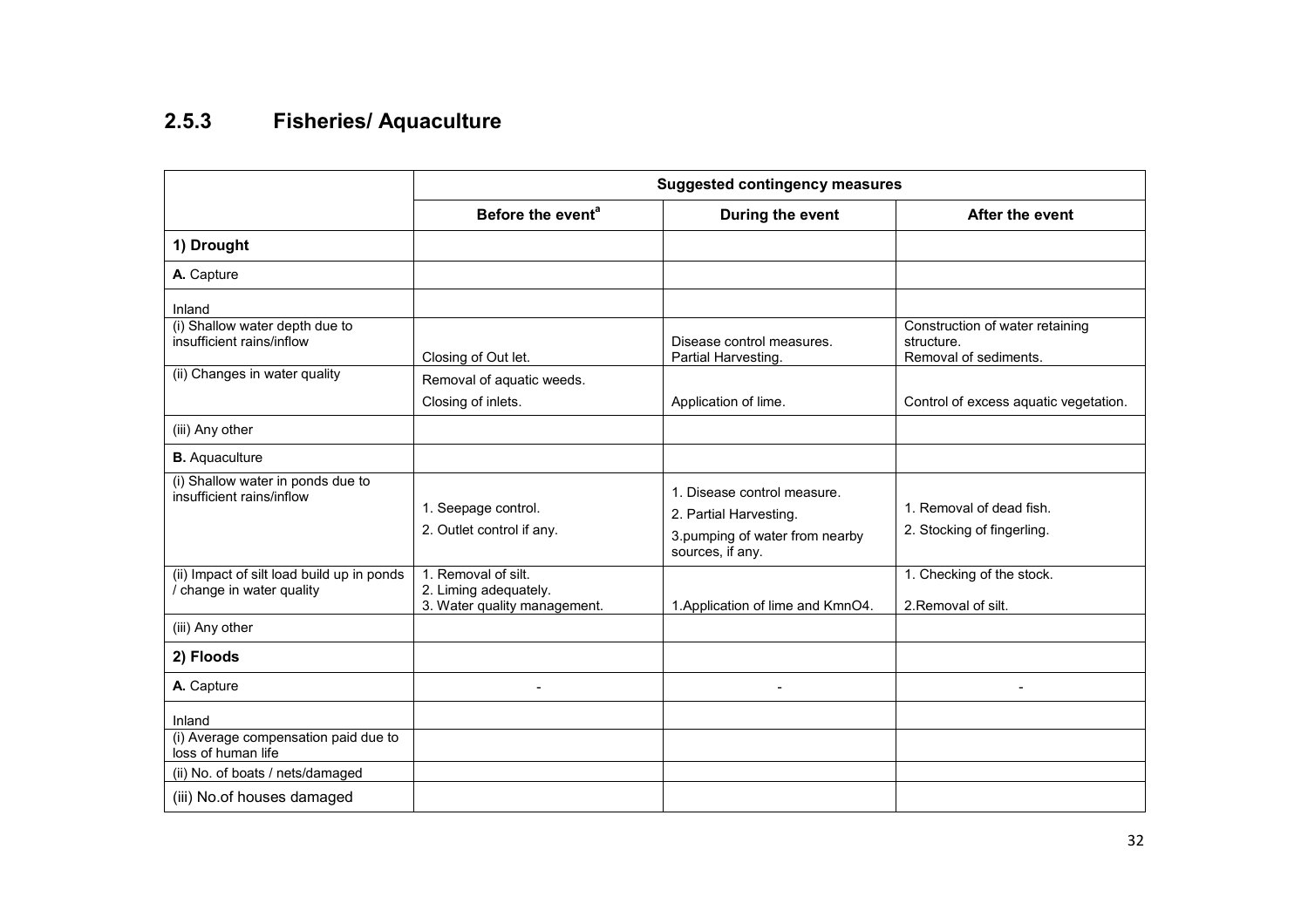| (iv) Loss of stock                                              |                                                                                                                                                   |                                                                                                                       |                                                                                     |
|-----------------------------------------------------------------|---------------------------------------------------------------------------------------------------------------------------------------------------|-----------------------------------------------------------------------------------------------------------------------|-------------------------------------------------------------------------------------|
| (v) Changes in water quality                                    |                                                                                                                                                   |                                                                                                                       |                                                                                     |
| (vi) Health and diseases                                        |                                                                                                                                                   |                                                                                                                       |                                                                                     |
| <b>B.</b> Aquaculture                                           |                                                                                                                                                   |                                                                                                                       |                                                                                     |
| (i) Inundation with flood water                                 | 1. Raising of embankment.<br>2. closing of inlets.                                                                                                | Provision nets/ bana to stop<br>escaping of fishes.                                                                   | Checking of fish stock.<br>Water quality management:<br>application of lime, KMnO4. |
| (ii) Water contamination and changes<br>in water quality.       | 1. Removal of silt, weed, jungles etc.<br>2. Liming adequately.                                                                                   | 1. Partial harvesting.                                                                                                | Clearance/ control of aquatic weeds.<br>Removal of silt.                            |
| (iii) Health and diseases                                       | 1. Proper management of stocking<br>density.<br>2. Regular liming.                                                                                | 1. Application of KMnO <sub>4</sub> and lime.<br>2. Separation of infected fishes<br>3. Treatment of infected fishes. | 1. Dewatering the pond/tanks.<br>2. Removal of bottom muds.                         |
| (iv) Loss of stock and inputs (feed,<br>chemicals etc)          | 1. Stocking of feed, chemicals etc. at<br>high lands.<br>2. Arrangement of carriage for<br>transporting feed, chemicals etc.<br>during emergency. | 1. Transporting feed, chemicals<br>from the godown of high land.                                                      | Construction of proper storage facility.                                            |
| (v) Infrastructure damage (pumps,<br>aerators, hutsetc)         | 1. Protection of pump, aerators etc.                                                                                                              | 1. Dismantling of pump for safety.                                                                                    | 1. Harvesting and renovation of pond.                                               |
| (vi) Any other                                                  |                                                                                                                                                   |                                                                                                                       |                                                                                     |
| 3. Cyclone / Tsunami                                            |                                                                                                                                                   |                                                                                                                       |                                                                                     |
| A.Capture                                                       |                                                                                                                                                   |                                                                                                                       |                                                                                     |
| Marine                                                          |                                                                                                                                                   |                                                                                                                       |                                                                                     |
| (i) Average compensation paid due to<br>loss of fishermen lives |                                                                                                                                                   |                                                                                                                       |                                                                                     |
| (ii) Avg. no. of boats / nets/damaged                           |                                                                                                                                                   |                                                                                                                       |                                                                                     |
| (iii) Avg. no. of houses damaged                                |                                                                                                                                                   |                                                                                                                       |                                                                                     |
| Inland                                                          |                                                                                                                                                   |                                                                                                                       |                                                                                     |